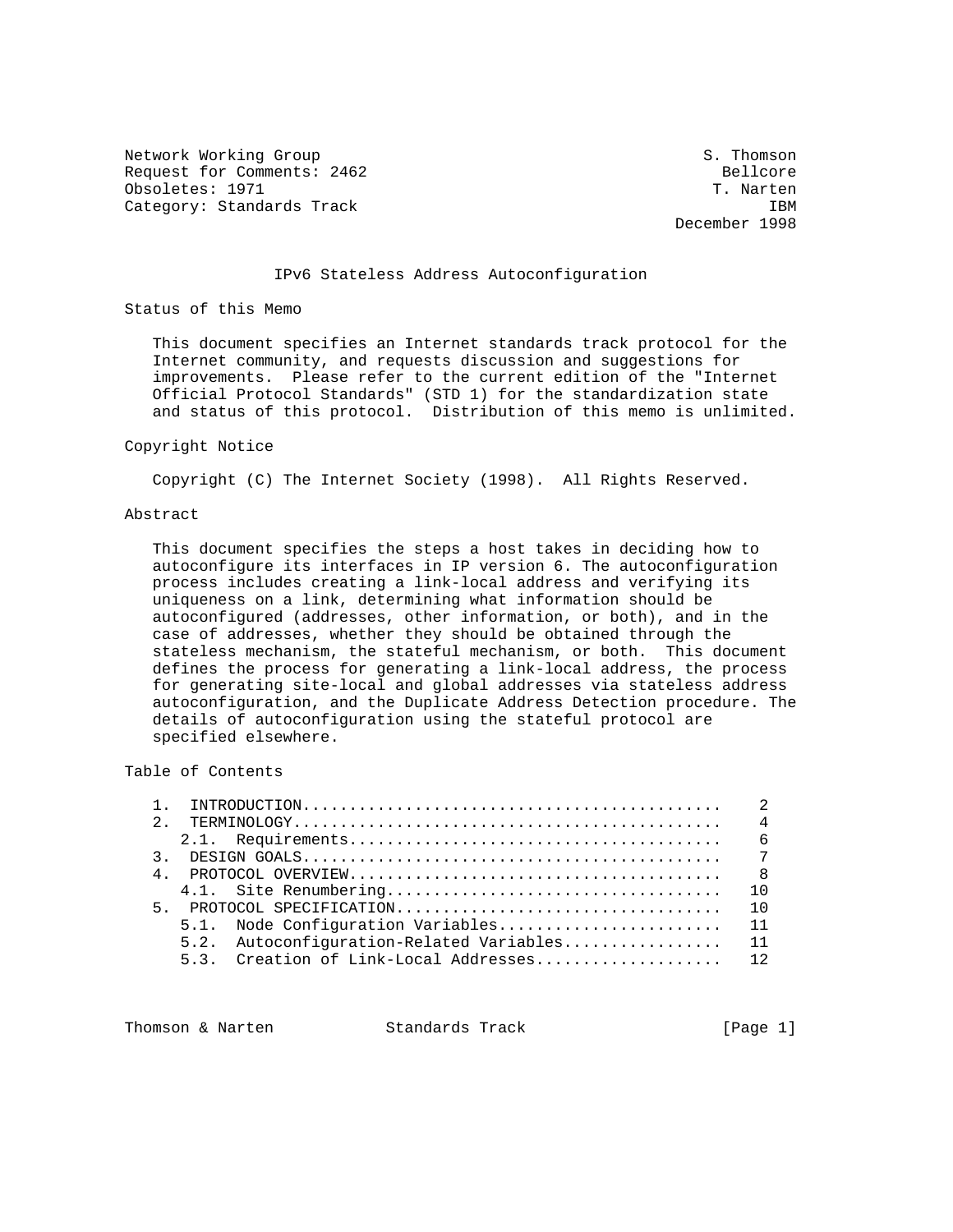| 5.4. Duplicate Address Detection                           | 13 |
|------------------------------------------------------------|----|
| Message Validation<br>5.4.1.                               | 14 |
| Sending Neighbor Solicitation Messages<br>5.4.2.           | 14 |
| Receiving Neighbor Solicitation Messages<br>5.4.3.         | 15 |
| Receiving Neighbor Advertisement Messages<br>5.4.4.        | 16 |
| When Duplicate Address Detection Fails<br>5.4.5.           | 16 |
| 5.5. Creation of Global and Site-Local Addresses           | 16 |
| Soliciting Router Advertisements<br>5.5.1.                 | 16 |
| Absence of Router Advertisements<br>5.5.2.                 | 17 |
| Router Advertisement Processing<br>5.5.3.                  | 17 |
| Address Lifetime Expiry<br>5.5.4.                          | 19 |
| 5.6. Configuration Consistency                             | 19 |
| б.<br>SECURITY CONSIDERATIONS                              | 20 |
| 7.                                                         | 20 |
| 8.<br>Acknowledgements and Authors' Addresses              | 21 |
| 9.<br>APPENDIX A: LOOPBACK SUPPRESSION & DUPLICATE ADDRESS |    |
| DETECTION.                                                 | 22 |
| 10. APPENDIX B: CHANGES SINCE RFC $1971$                   | 24 |
| 11. Full Copyright Statement                               | 25 |

#### 1. INTRODUCTION

 This document specifies the steps a host takes in deciding how to autoconfigure its interfaces in IP version 6. The autoconfiguration process includes creating a link-local address and verifying its uniqueness on a link, determining what information should be autoconfigured (addresses, other information, or both), and in the case of addresses, whether they should be obtained through the stateless mechanism, the stateful mechanism, or both. This document defines the process for generating a link-local address, the process for generating site-local and global addresses via stateless address autoconfiguration, and the Duplicate Address Detection procedure. The details of autoconfiguration using the stateful protocol are specified elsewhere.

 IPv6 defines both a stateful and stateless address autoconfiguration mechanism. Stateless autoconfiguration requires no manual configuration of hosts, minimal (if any) configuration of routers, and no additional servers. The stateless mechanism allows a host to generate its own addresses using a combination of locally available information and information advertised by routers. Routers advertise prefixes that identify the subnet(s) associated with a link, while hosts generate an "interface identifier" that uniquely identifies an interface on a subnet. An address is formed by combining the two. In the absence of routers, a host can only generate link-local addresses. However, link-local addresses are sufficient for allowing communication among nodes attached to the same link.

Thomson & Narten Standards Track [Page 2]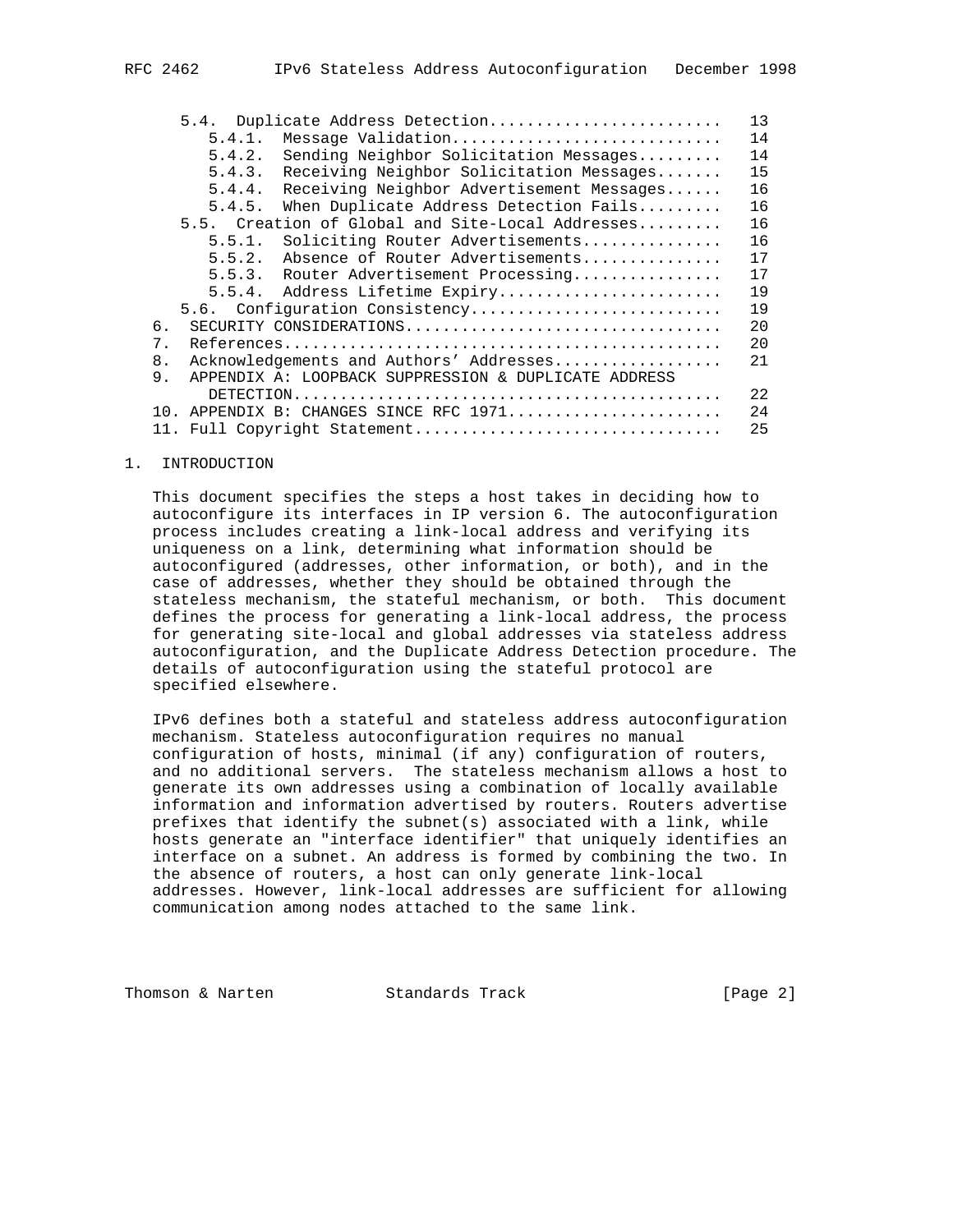In the stateful autoconfiguration model, hosts obtain interface addresses and/or configuration information and parameters from a server. Servers maintain a database that keeps track of which addresses have been assigned to which hosts. The stateful autoconfiguration protocol allows hosts to obtain addresses, other configuration information or both from a server. Stateless and stateful autoconfiguration complement each other. For example, a host can use stateless autoconfiguration to configure its own addresses, but use stateful autoconfiguration to obtain other information. Stateful autoconfiguration for IPv6 is the subject of future work [DHCPv6].

 The stateless approach is used when a site is not particularly concerned with the exact addresses hosts use, so long as they are unique and properly routable. The stateful approach is used when a site requires tighter control over exact address assignments. Both stateful and stateless address autoconfiguration may be used simultaneously. The site administrator specifies which type of autoconfiguration to use through the setting of appropriate fields in Router Advertisement messages [DISCOVERY].

 IPv6 addresses are leased to an interface for a fixed (possibly infinite) length of time. Each address has an associated lifetime that indicates how long the address is bound to an interface. When a lifetime expires, the binding (and address) become invalid and the address may be reassigned to another interface elsewhere in the Internet. To handle the expiration of address bindings gracefully, an address goes through two distinct phases while assigned to an interface. Initially, an address is "preferred", meaning that its use in arbitrary communication is unrestricted. Later, an address becomes "deprecated" in anticipation that its current interface binding will become invalid. While in a deprecated state, the use of an address is discouraged, but not strictly forbidden. New communication (e.g., the opening of a new TCP connection) should use a preferred address when possible. A deprecated address should be used only by applications that have been using it and would have difficulty switching to another address without a service disruption.

 To insure that all configured addresses are likely to be unique on a given link, nodes run a "duplicate address detection" algorithm on addresses before assigning them to an interface. The Duplicate Address Detection algorithm is performed on all addresses, independent of whether they are obtained via stateless or stateful autoconfiguration. This document defines the Duplicate Address Detection algorithm.

Thomson & Narten Standards Track [Page 3]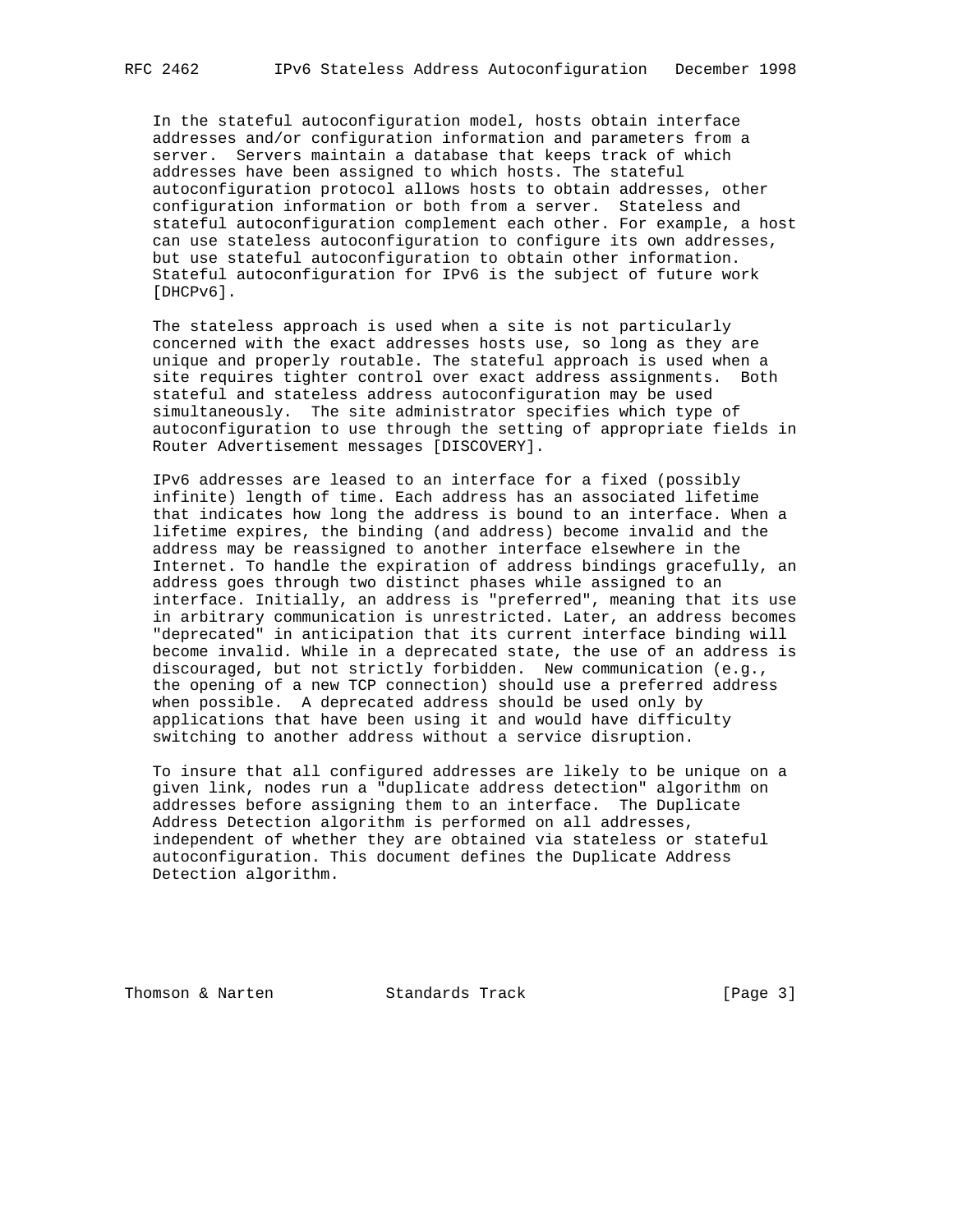The autoconfiguration process specified in this document applies only to hosts and not routers. Since host autoconfiguration uses information advertised by routers, routers will need to be configured by some other means. However, it is expected that routers will generate link-local addresses using the mechanism described in this document. In addition, routers are expected to successfully pass the Duplicate Address Detection procedure described in this document on all addresses prior to assigning them to an interface.

 Section 2 provides definitions for terminology used throughout this document. Section 3 describes the design goals that lead to the current autoconfiguration procedure. Section 4 provides an overview of the protocol, while Section 5 describes the protocol in detail.

- 2. TERMINOLOGY
	- IP Internet Protocol Version 6. The terms IPv4 and are used only in contexts where necessary to avoid ambiguity.

node - a device that implements IP.

- router a node that forwards IP packets not explicitly addressed to itself.
- host any node that is not a router.
- upper layer a protocol layer immediately above IP. Examples are transport protocols such as TCP and UDP, control protocols such as ICMP, routing protocols such as OSPF, and internet or lower layer protocols being "tunneled" over (i.e., encapsulated in) IP such as IPX, AppleTalk, or IP itself.
- link a communication facility or medium over which nodes can communicate at the link layer, i.e., the layer immediately below IP. Examples are Ethernets (simple or bridged); PPP links; X.25, Frame Relay, or ATM networks; and internet (or higher) layer "tunnels", such as tunnels over IPv4 or IPv6 itself.

interface - a node's attachment to a link.

packet - an IP header plus payload.

- address an IP-layer identifier for an interface or a set of interfaces.
- unicast address an identifier for a single interface. A packet sent to a unicast address is delivered to the interface identified by that address.

Thomson & Narten Standards Track [Page 4]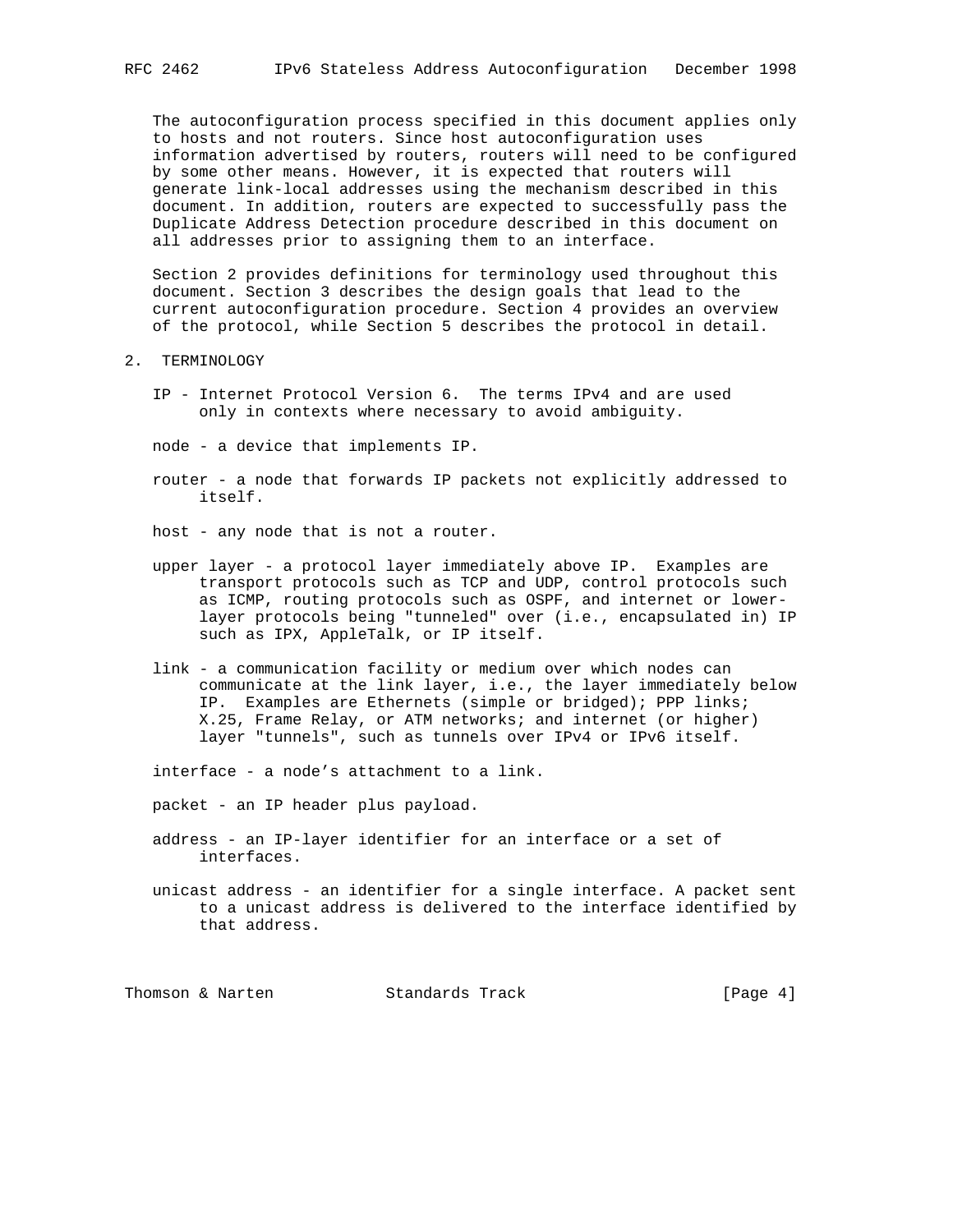- multicast address an identifier for a set of interfaces (typically belonging to different nodes). A packet sent to a multicast address is delivered to all interfaces identified by that address.
- anycast address an identifier for a set of interfaces (typically belonging to different nodes). A packet sent to an anycast address is delivered to one of the interfaces identified by that address (the "nearest" one, according to the routing protocol's measure of distance). See [ADDR-ARCH].
- solicited-node multicast address a multicast address to which Neighbor Solicitation messages are sent. The algorithm for computing the address is given in [DISCOVERY].
- link-layer address a link-layer identifier for an interface. Examples include IEEE 802 addresses for Ethernet links and E.164 addresses for ISDN links.
- link-local address an address having link-only scope that can be used to reach neighboring nodes attached to the same link. All interfaces have a link-local unicast address.
- site-local address an address having scope that is limited to the local site.
- global address an address with unlimited scope.
- communication any packet exchange among nodes that requires that the address of each node used in the exchange remain the same for the duration of the packet exchange. Examples are a TCP connection or a UDP request- response.
- tentative address an address whose uniqueness on a link is being verified, prior to its assignment to an interface. A tentative address is not considered assigned to an interface in the usual sense. An interface discards received packets addressed to a tentative address, but accepts Neighbor Discovery packets related to Duplicate Address Detection for the tentative address.
- preferred address an address assigned to an interface whose use by upper layer protocols is unrestricted. Preferred addresses may be used as the source (or destination) address of packets sent from (or to) the interface.

Thomson & Narten Standards Track [Page 5]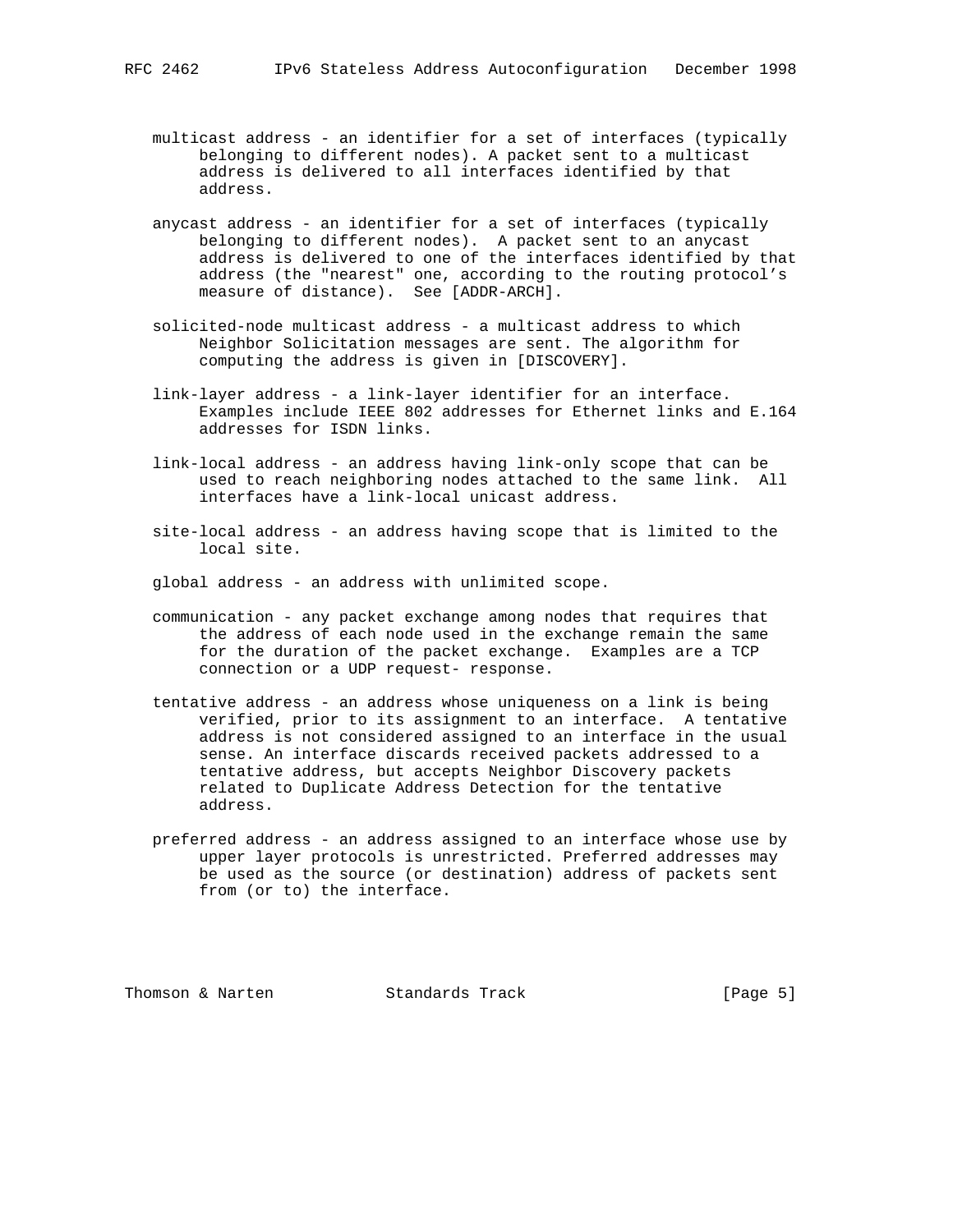- deprecated address An address assigned to an interface whose use is discouraged, but not forbidden. A deprecated address should no longer be used as a source address in new communications, but packets sent from or to deprecated addresses are delivered as expected. A deprecated address may continue to be used as a source address in communications where switching to a preferred address causes hardship to a specific upper-layer activity (e.g., an existing TCP connection).
- valid address a preferred or deprecated address. A valid address may appear as the source or destination address of a packet, and the internet routing system is expected to deliver packets sent to a valid address to their intended recipients.
- invalid address an address that is not assigned to any interface. A valid address becomes invalid when its valid lifetime expires. Invalid addresses should not appear as the destination or source address of a packet. In the former case, the internet routing system will be unable to deliver the packet, in the later case the recipient of the packet will be unable to respond to it.
- preferred lifetime the length of time that a valid address is preferred (i.e., the time until deprecation). When the preferred lifetime expires, the address becomes deprecated.
- valid lifetime the length of time an address remains in the valid state (i.e., the time until invalidation). The valid lifetime must be greater then or equal to the preferred lifetime. When the valid lifetime expires, the address becomes invalid.
- interface identifier a link-dependent identifier for an interface that is (at least) unique per link [ADDR-ARCH]. Stateless address autoconfiguration combines an interface identifier with a prefix to form an address. From address autoconfiguration's perspective, an interface identifier is a bit string of known length. The exact length of an interface identifier and the way it is created is defined in a separate link-type specific document that covers issues related to the transmission of IP over a particular link type (e.g., [IPv6-ETHER]). In many cases, the identifier will be the same as the interface's link layer address.

## 2.1. Requirements

 The keywords MUST, MUST NOT, REQUIRED, SHALL, SHALL NOT, SHOULD, SHOULD NOT, RECOMMENDED, MAY, and OPTIONAL, when they appear in this document, are to be interpreted as described in [KEYWORDS].

Thomson & Narten Standards Track [Page 6]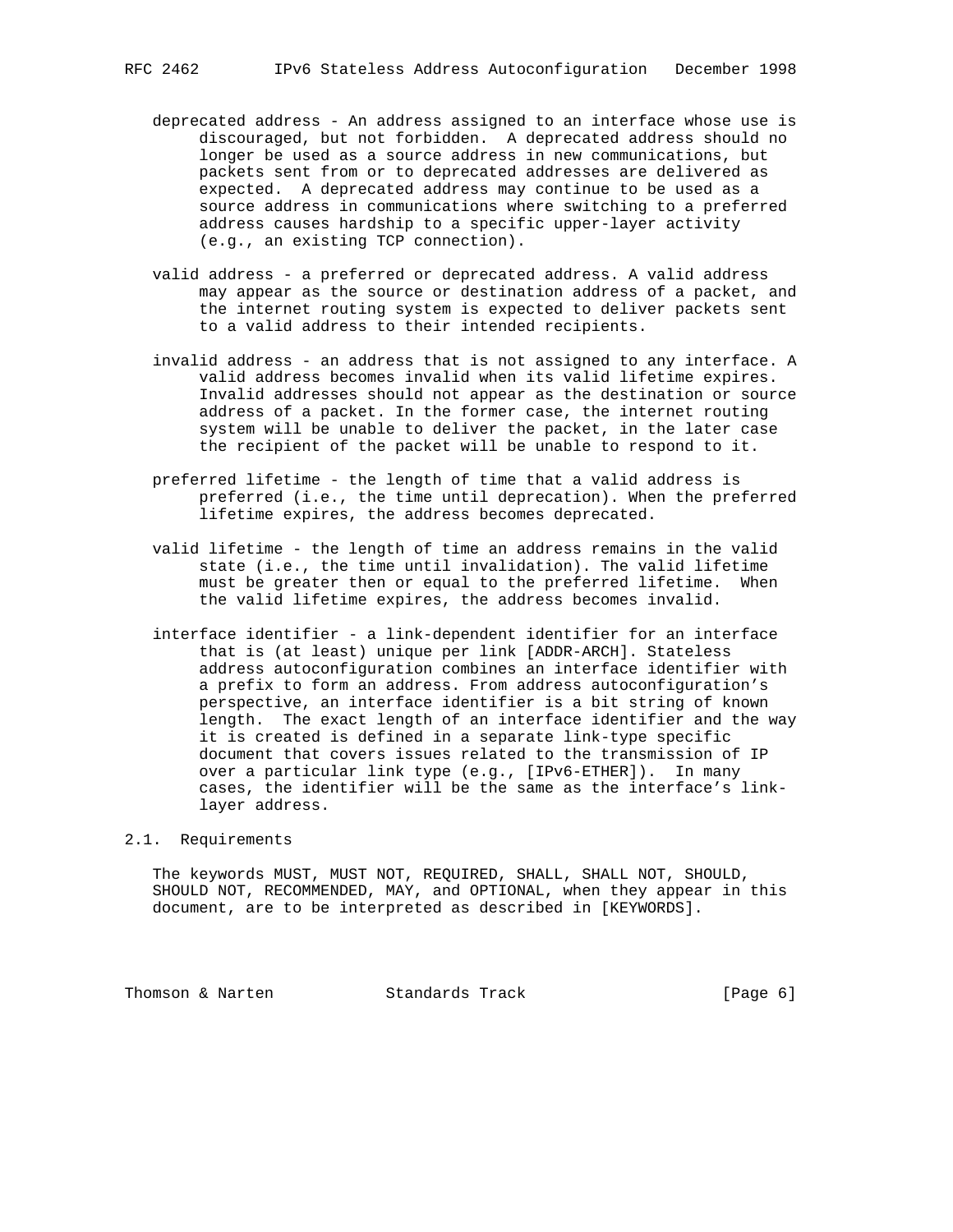## 3. DESIGN GOALS

 Stateless autoconfiguration is designed with the following goals in mind:

- o Manual configuration of individual machines before connecting them to the network should not be required. Consequently, a mechanism is needed that allows a host to obtain or create unique addresses for each of its interfaces. Address autoconfiguration assumes that each interface can provide a unique identifier for that interface (i.e., an "interface identifier"). In the simplest case, an interface identifier consists of the interface's link-layer address. An interface identifier can be combined with a prefix to form an address.
- o Small sites consisting of a set of machines attached to a single link should not require the presence of a stateful server or router as a prerequisite for communicating. Plug-and-play communication is achieved through the use of link-local addresses. Link-local addresses have a well-known prefix that identifies the (single) shared link to which a set of nodes attach. A host forms a link-local address by appending its interface identifier to the link-local prefix.
- o A large site with multiple networks and routers should not require the presence of a stateful address configuration server. In order to generate site-local or global addresses, hosts must determine the prefixes that identify the subnets to which they attach. Routers generate periodic Router Advertisements that include options listing the set of active prefixes on a link.
- o Address configuration should facilitate the graceful renumbering of a site's machines. For example, a site may wish to renumber all of its nodes when it switches to a new network service provider. Renumbering is achieved through the leasing of addresses to interfaces and the assignment of multiple addresses to the same interface. Lease lifetimes provide the mechanism through which a site phases out old prefixes. The assignment of multiple addresses to an interface provides for a transition period during which both a new address and the one being phased out work simultaneously.
- o System administrators need the ability to specify whether stateless autoconfiguration, stateful autoconfiguration, or both should be used. Router Advertisements include flags specifying which mechanisms a host should use.

Thomson & Narten Standards Track [Page 7]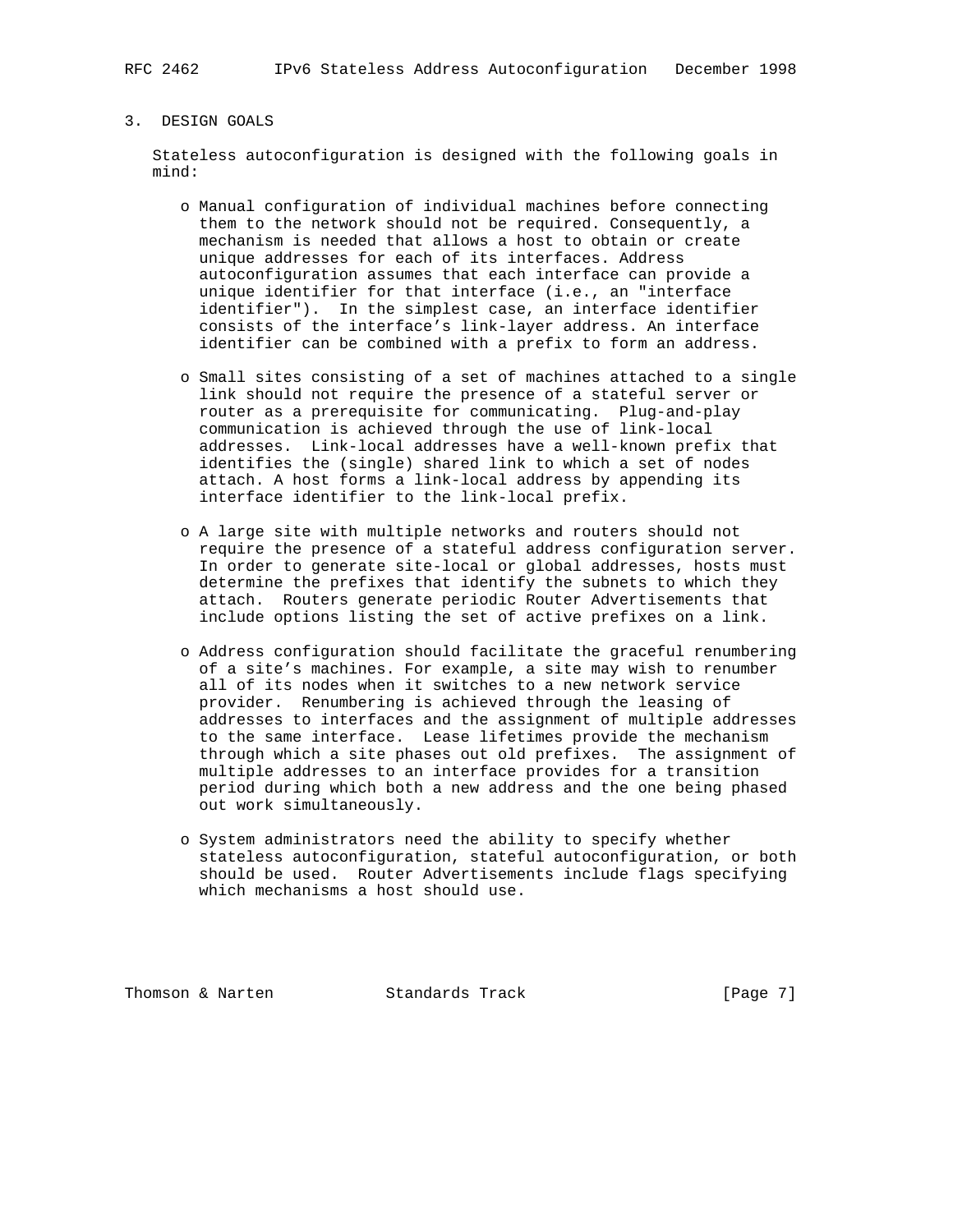## 4. PROTOCOL OVERVIEW

 This section provides an overview of the typical steps that take place when an interface autoconfigures itself. Autoconfiguration is performed only on multicast-capable links and begins when a multicast-capable interface is enabled, e.g., during system startup. Nodes (both hosts and routers) begin the autoconfiguration process by generating a link-local address for the interface. A link-local address is formed by appending the interface's identifier to the well-known link-local prefix.

 Before the link-local address can be assigned to an interface and used, however, a node must attempt to verify that this "tentative" address is not already in use by another node on the link. Specifically, it sends a Neighbor Solicitation message containing the tentative address as the target. If another node is already using that address, it will return a Neighbor Advertisement saying so. If another node is also attempting to use the same address, it will send a Neighbor Solicitation for the target as well. The exact number of times the Neighbor Solicitation is (re)transmitted and the delay time between consecutive solicitations is link-specific and may be set by system management.

 If a node determines that its tentative link-local address is not unique, autoconfiguration stops and manual configuration of the interface is required. To simplify recovery in this case, it should be possible for an administrator to supply an alternate interface identifier that overrides the default identifier in such a way that the autoconfiguration mechanism can then be applied using the new (presumably unique) interface identifier. Alternatively, link-local and other addresses will need to be configured manually.

 Once a node ascertains that its tentative link-local address is unique, it assigns it to the interface. At this point, the node has IP-level connectivity with neighboring nodes. The remaining autoconfiguration steps are performed only by hosts; the (auto)configuration of routers is beyond the scope of this document.

 The next phase of autoconfiguration involves obtaining a Router Advertisement or determining that no routers are present. If routers are present, they will send Router Advertisements that specify what sort of autoconfiguration a host should do. If no routers are present, stateful autoconfiguration should be invoked.

 Routers send Router Advertisements periodically, but the delay between successive advertisements will generally be longer than a host performing autoconfiguration will want to wait [DISCOVERY]. To obtain an advertisement quickly, a host sends one or more Router

Thomson & Narten Standards Track [Page 8]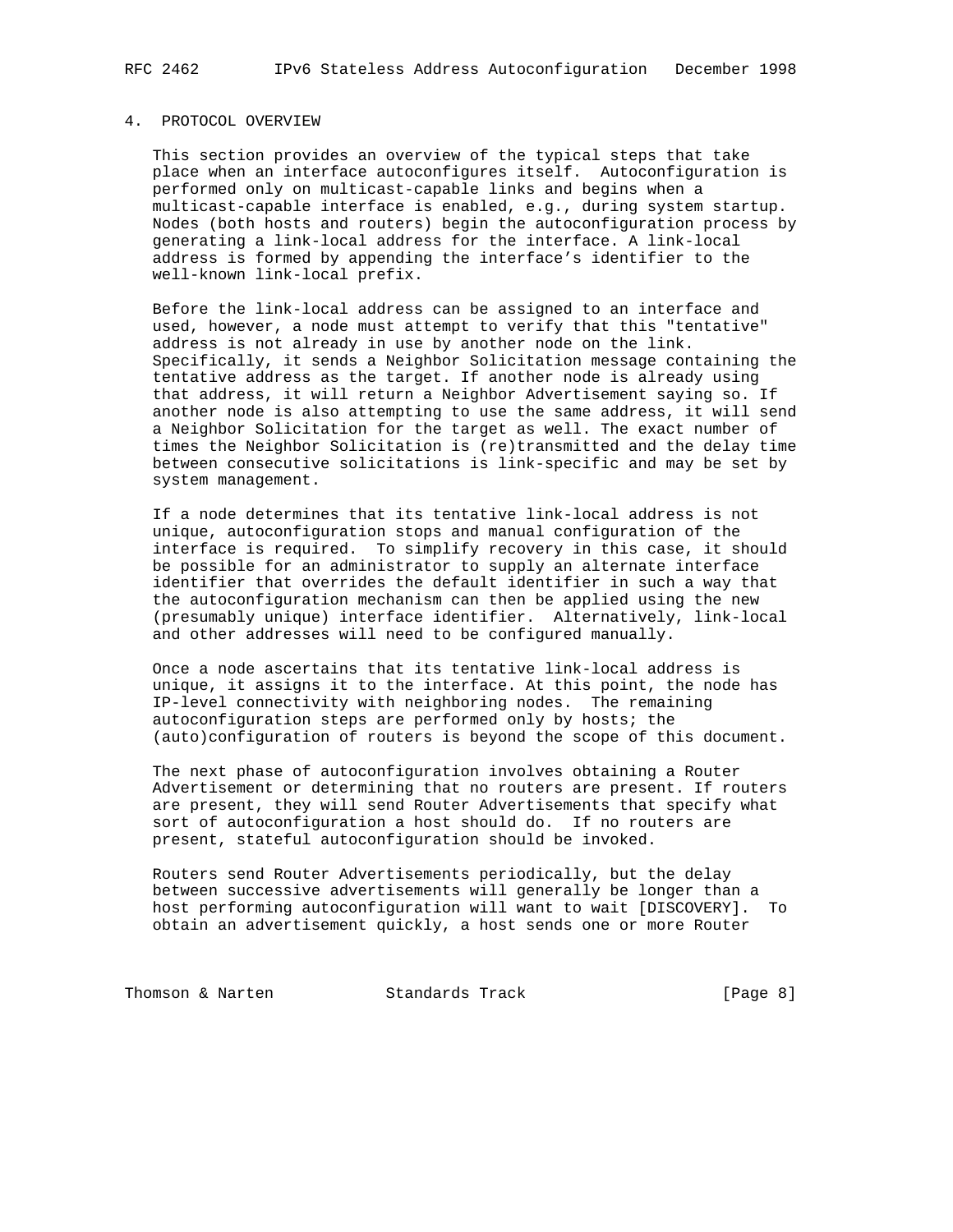Solicitations to the all-routers multicast group. Router Advertisements contain two flags indicating what type of stateful autoconfiguration (if any) should be performed. A "managed address configuration" flag indicates whether hosts should use stateful autoconfiguration to obtain addresses. An "other stateful configuration" flag indicates whether hosts should use stateful autoconfiguration to obtain additional information (excluding addresses).

 Router Advertisements also contain zero or more Prefix Information options that contain information used by stateless address autoconfiguration to generate site-local and global addresses. It should be noted that the stateless and stateful address autoconfiguration fields in Router Advertisements are processed independently of one another, and a host may use both stateful and stateless address autoconfiguration simultaneously. One Prefix Information option field, the "autonomous address-configuration flag", indicates whether or not the option even applies to stateless autoconfiguration. If it does, additional option fields contain a subnet prefix together with lifetime values indicating how long addresses created from the prefix remain preferred and valid.

 Because routers generate Router Advertisements periodically, hosts will continually receive new advertisements. Hosts process the information contained in each advertisement as described above, adding to and refreshing information received in previous advertisements.

 For safety, all addresses must be tested for uniqueness prior to their assignment to an interface. In the case of addresses created through stateless autoconfig, however, the uniqueness of an address is determined primarily by the portion of the address formed from an interface identifier. Thus, if a node has already verified the uniqueness of a link-local address, additional addresses created from the same interface identifier need not be tested individually. In contrast, all addresses obtained manually or via stateful address autoconfiguration should be tested for uniqueness individually. To accommodate sites that believe the overhead of performing Duplicate Address Detection outweighs its benefits, the use of Duplicate Address Detection can be disabled through the administrative setting of a per-interface configuration flag.

 To speed the autoconfiguration process, a host may generate its link-local address (and verify its uniqueness) in parallel with waiting for a Router Advertisement. Because a router may delay responding to a Router Solicitation for a few seconds, the total time needed to complete autoconfiguration can be significantly longer if the two steps are done serially.

Thomson & Narten Standards Track [Page 9]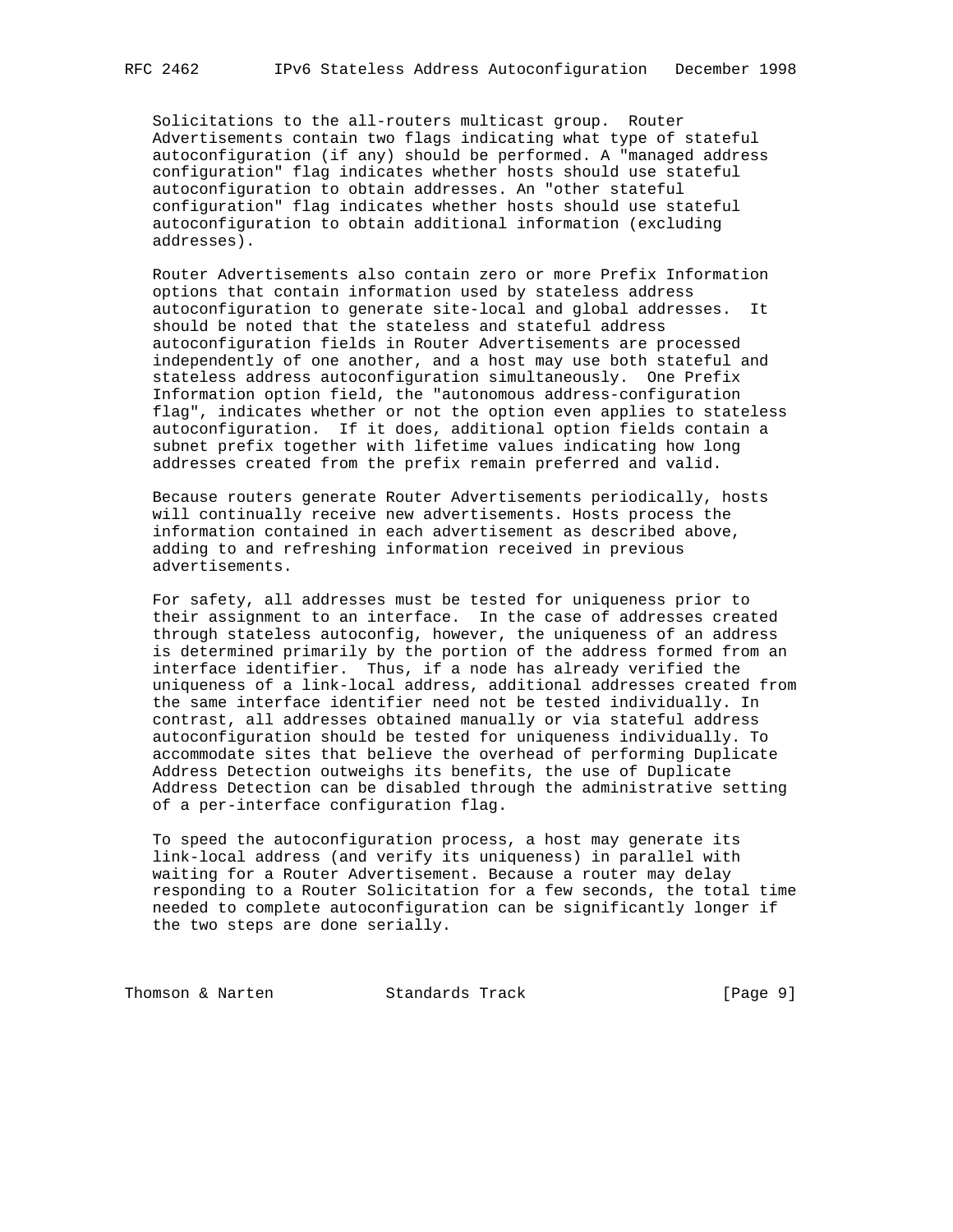#### 4.1. Site Renumbering

 Address leasing facilitates site renumbering by providing a mechanism to time-out addresses assigned to interfaces in hosts. At present, upper layer protocols such as TCP provide no support for changing end-point addresses while a connection is open. If an end-point address becomes invalid, existing connections break and all communication to the invalid address fails. Even when applications use UDP as a transport protocol, addresses must generally remain the same during a packet exchange.

 Dividing valid addresses into preferred and deprecated categories provides a way of indicating to upper layers that a valid address may become invalid shortly and that future communication using the address will fail, should the address's valid lifetime expire before communication ends. To avoid this scenario, higher layers should use a preferred address (assuming one of sufficient scope exists) to increase the likelihood that an address will remain valid for the duration of the communication. It is up to system administrators to set appropriate prefix lifetimes in order to minimize the impact of failed communication when renumbering takes place. The deprecation period should be long enough that most, if not all, communications are using the new address at the time an address becomes invalid.

 The IP layer is expected to provide a means for upper layers (including applications) to select the most appropriate source address given a particular destination and possibly other constraints. An application may choose to select the source address itself before starting a new communication or may leave the address unspecified, in which case the upper networking layers will use the mechanism provided by the IP layer to choose a suitable address on the application's behalf.

 Detailed address selection rules are beyond the scope of this document.

5. PROTOCOL SPECIFICATION

 Autoconfiguration is performed on a per-interface basis on multicast-capable interfaces. For multihomed hosts, autoconfiguration is performed independently on each interface. Autoconfiguration applies primarily to hosts, with two exceptions. Routers are expected to generate a link-local address using the procedure outlined below. In addition, routers perform Duplicate Address Detection on all addresses prior to assigning them to an interface.

Thomson & Narten Standards Track [Page 10]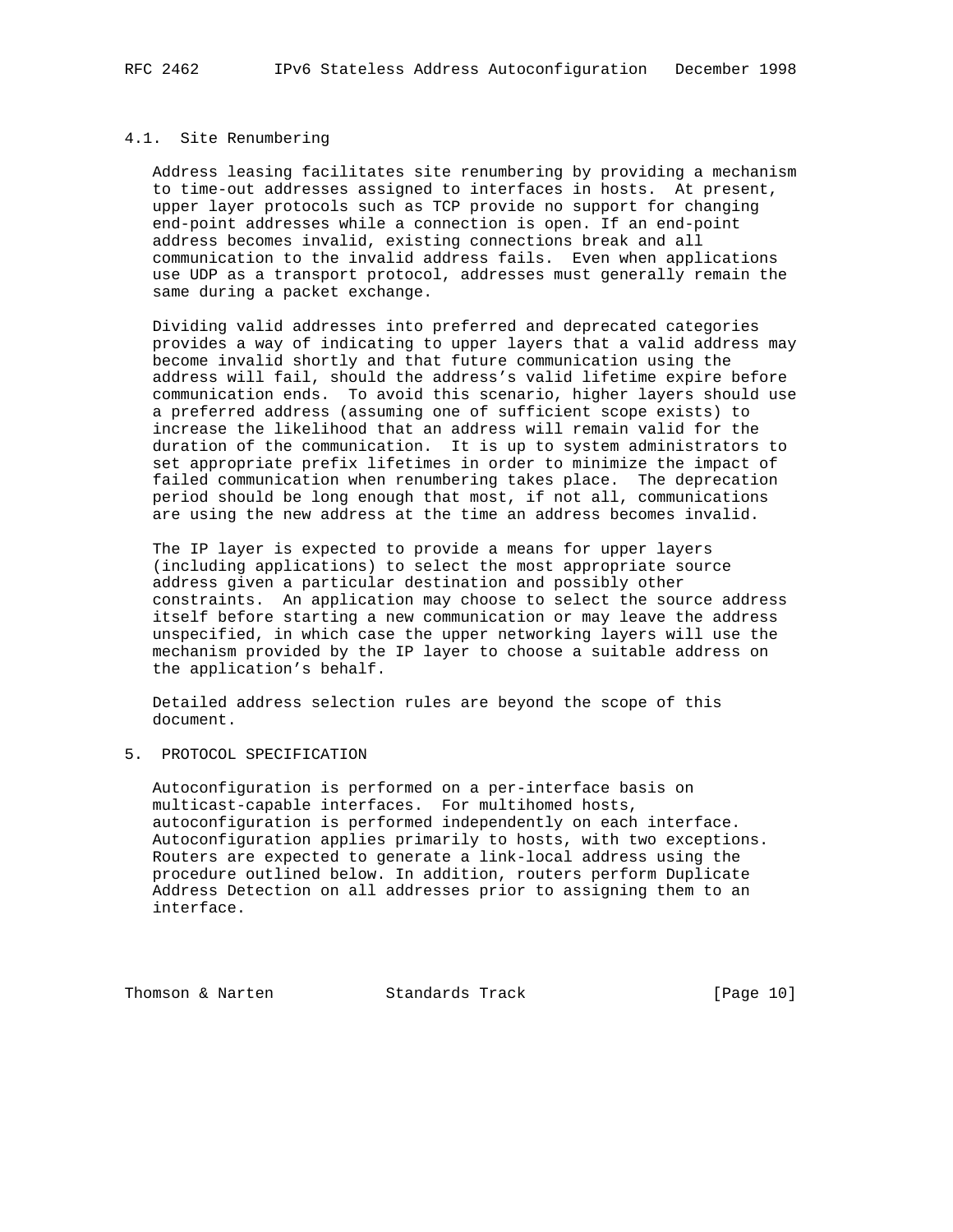#### 5.1. Node Configuration Variables

 A node MUST allow the following autoconfiguration-related variable to be configured by system management for each multicast interface:

DupAddrDetectTransmits

 The number of consecutive Neighbor Solicitation messages sent while performing Duplicate Address Detection on a tentative address. A value of zero indicates that Duplicate Address Detection is not performed on tentative addresses. A value of one indicates a single transmission with no follow up retransmissions.

 Default: 1, but may be overridden by a link-type specific value in the document that covers issues related to the transmission of IP over a particular link type (e.g., [IPv6-ETHER]).

 Autoconfiguration also assumes the presence of the variable RetransTimer as defined in [DISCOVERY]. For autoconfiguration purposes, RetransTimer specifies the delay between consecutive Neighbor Solicitation transmissions performed during Duplicate Address Detection (if DupAddrDetectTransmits is greater than 1), as well as the time a node waits after sending the last Neighbor Solicitation before ending the Duplicate Address Detection process.

# 5.2. Autoconfiguration-Related Variables

 A host maintains a number of data structures and flags related to autoconfiguration. In the following, we present conceptual variables and show how they are used to perform autoconfiguration. The specific variables are used for demonstration purposes only, and an implementation is not required to have them, so long as its external behavior is consistent with that described in this document.

 Beyond the formation of a link-local address and using Duplicate Address Detection, how routers (auto)configure their interfaces is beyond the scope of this document.

Hosts maintain the following variables on a per-interface basis:

Thomson & Narten Standards Track [Page 11]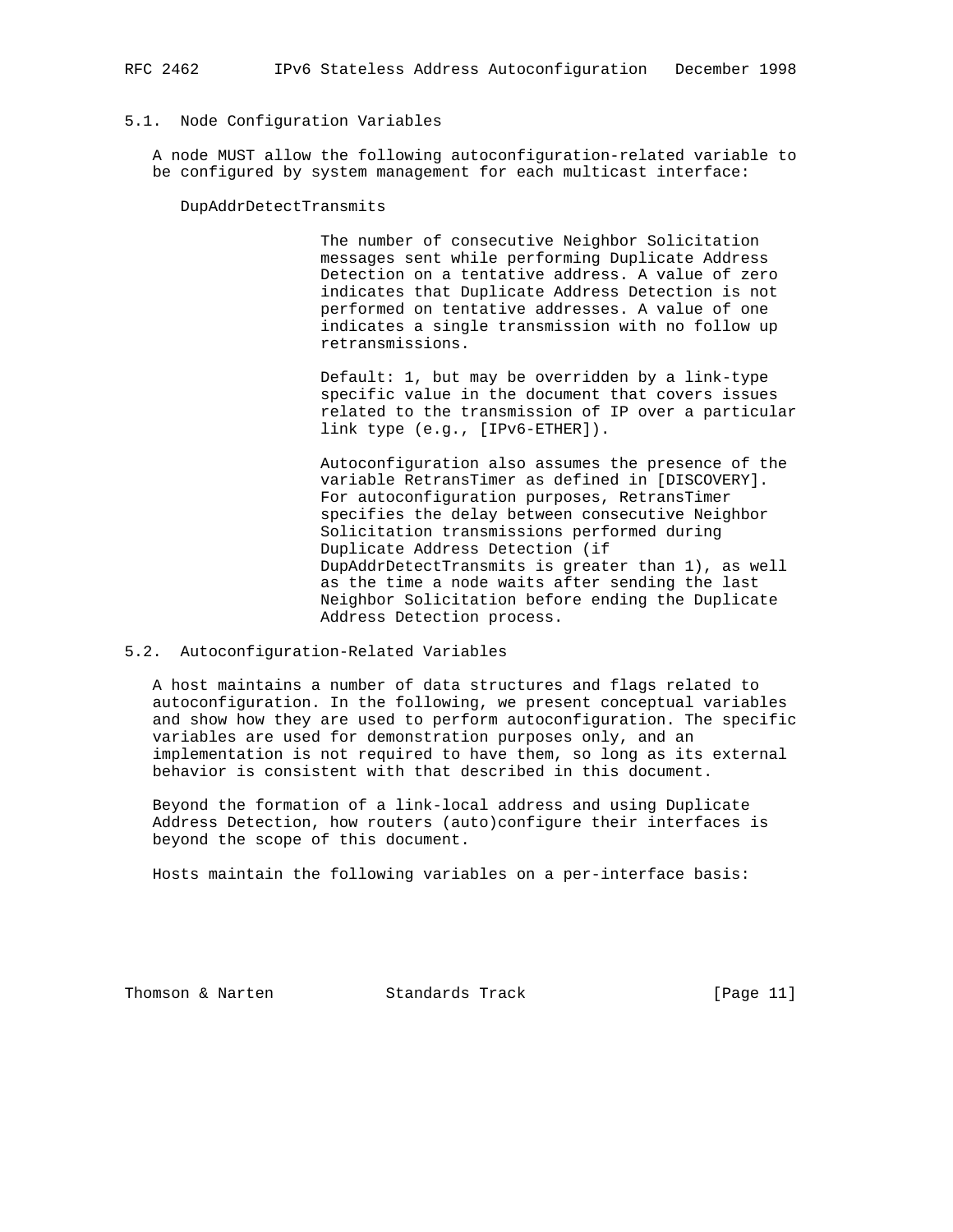- ManagedFlag Copied from the M flag field (i.e., the "managed address configuration" flag) of the most recently received Router Advertisement message. The flag indicates whether or not addresses are to be configured using the stateful autoconfiguration mechanism. It starts out in a FALSE state.
- OtherConfigFlag Copied from the O flag field (i.e., the "other stateful configuration" flag) of the most recently received Router Advertisement message. The flag indicates whether or not information other than addresses is to be obtained using the stateful autoconfiguration mechanism. It starts out in a FALSE state.

 In addition, when the value of the ManagedFlag is TRUE, the value of OtherConfigFlag is implicitely TRUE as well. It is not a valid configuration for a host to use stateful address autoconfiguration to request addresses only, without also accepting other configuration information.

 A host also maintains a list of addresses together with their corresponding lifetimes. The address list contains both autoconfigured addresses and those configured manually.

5.3. Creation of Link-Local Addresses

 A node forms a link-local address whenever an interface becomes enabled. An interface may become enabled after any of the following events:

- The interface is initialized at system startup time.
- The interface is reinitialized after a temporary interface failure or after being temporarily disabled by system management.
- The interface attaches to a link for the first time.
- The interface becomes enabled by system management after having been administratively disabled.

Thomson & Narten Standards Track [Page 12]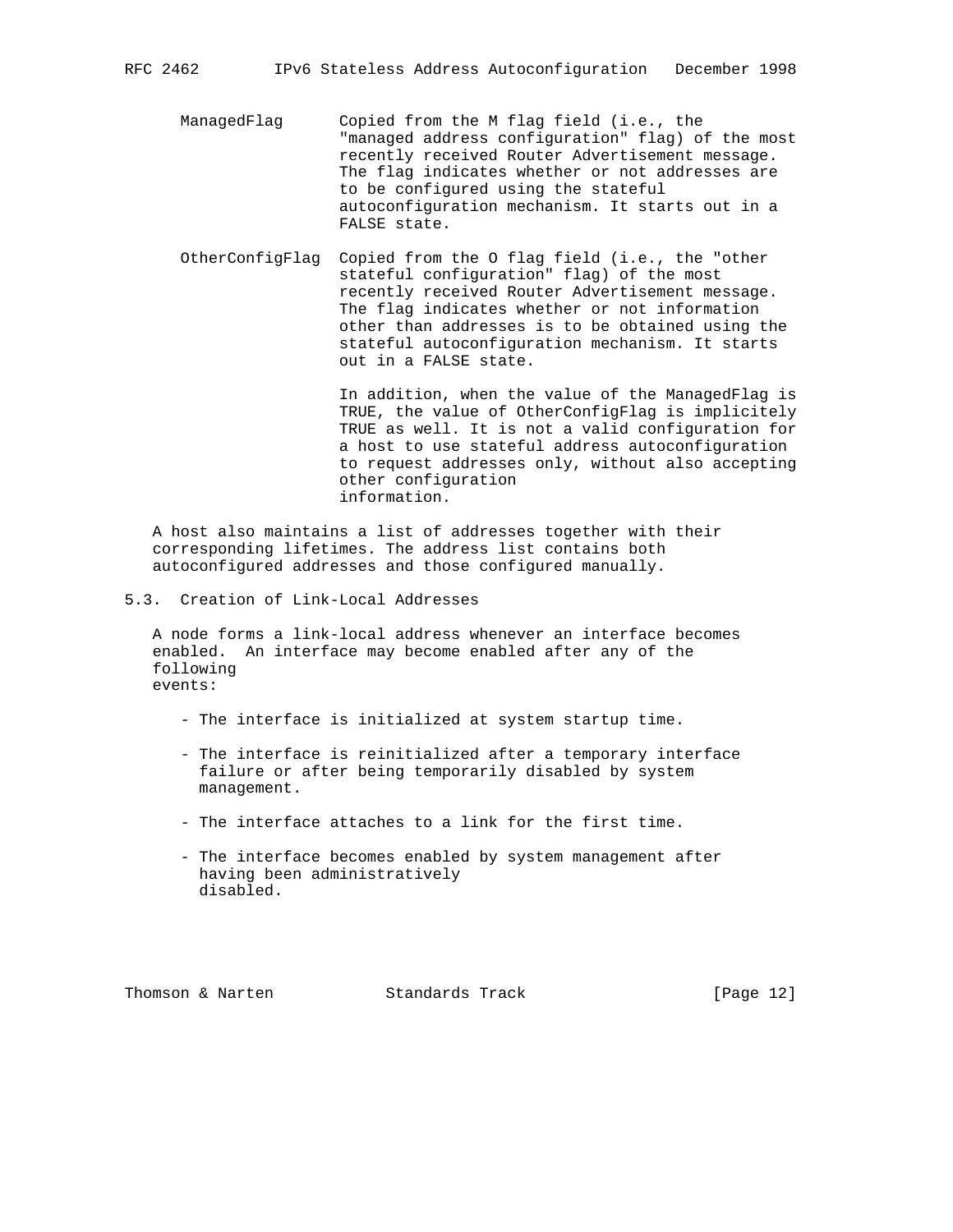A link-local address is formed by prepending the well-known link local prefix FE80::0 [ADDR-ARCH] (of appropriate length) to the interface identifier. If the interface identifier has a length of N bits, the interface identifier replaces the right-most N zero bits of the link-local prefix. If the interface identifier is more than 118 bits in length, autoconfiguration fails and manual configuration is required. Note that interface identifiers will typically be 64-bits long and based on EUI-64 identifiers as described in [ADDR-ARCH].

 A link-local address has an infinite preferred and valid lifetime; it is never timed

out.

#### 5.4. Duplicate Address Detection

 Duplicate Address Detection is performed on unicast addresses prior to assigning them to an interface whose DupAddrDetectTransmits variable is greater than zero. Duplicate Address Detection MUST take place on all unicast addresses, regardless of whether they are obtained through stateful, stateless or manual configuration, with the exception of the following cases:

- Duplicate Address Detection MUST NOT be performed on anycast addresses.
- Each individual unicast address SHOULD be tested for uniqueness. However, when stateless address autoconfiguration is used, address uniqueness is determined solely by the interface identifier, assuming that subnet prefixes are assigned correctly (i.e., if all of an interface's addresses are generated from the same identifier, either all addresses or none of them will be duplicates). Thus, for a set of addresses formed from the same interface identifier, it is sufficient to check that the link local address generated from the identifier is unique on the link. In such cases, the link-local address MUST be tested for uniqueness, and if no duplicate address is detected, an implementation MAY choose to skip Duplicate Address Detection for additional addresses derived from the same interface identifier.

 The procedure for detecting duplicate addresses uses Neighbor Solicitation and Advertisement messages as described below. If a duplicate address is discovered during the procedure, the address cannot be assigned to the interface. If the address is derived from an interface identifier, a new identifier will need to be assigned to the interface, or all IP addresses for the interface will need to be manually configured. Note that the method for detecting duplicates is not completely reliable, and it is possible that duplicate

Thomson & Narten Standards Track [Page 13]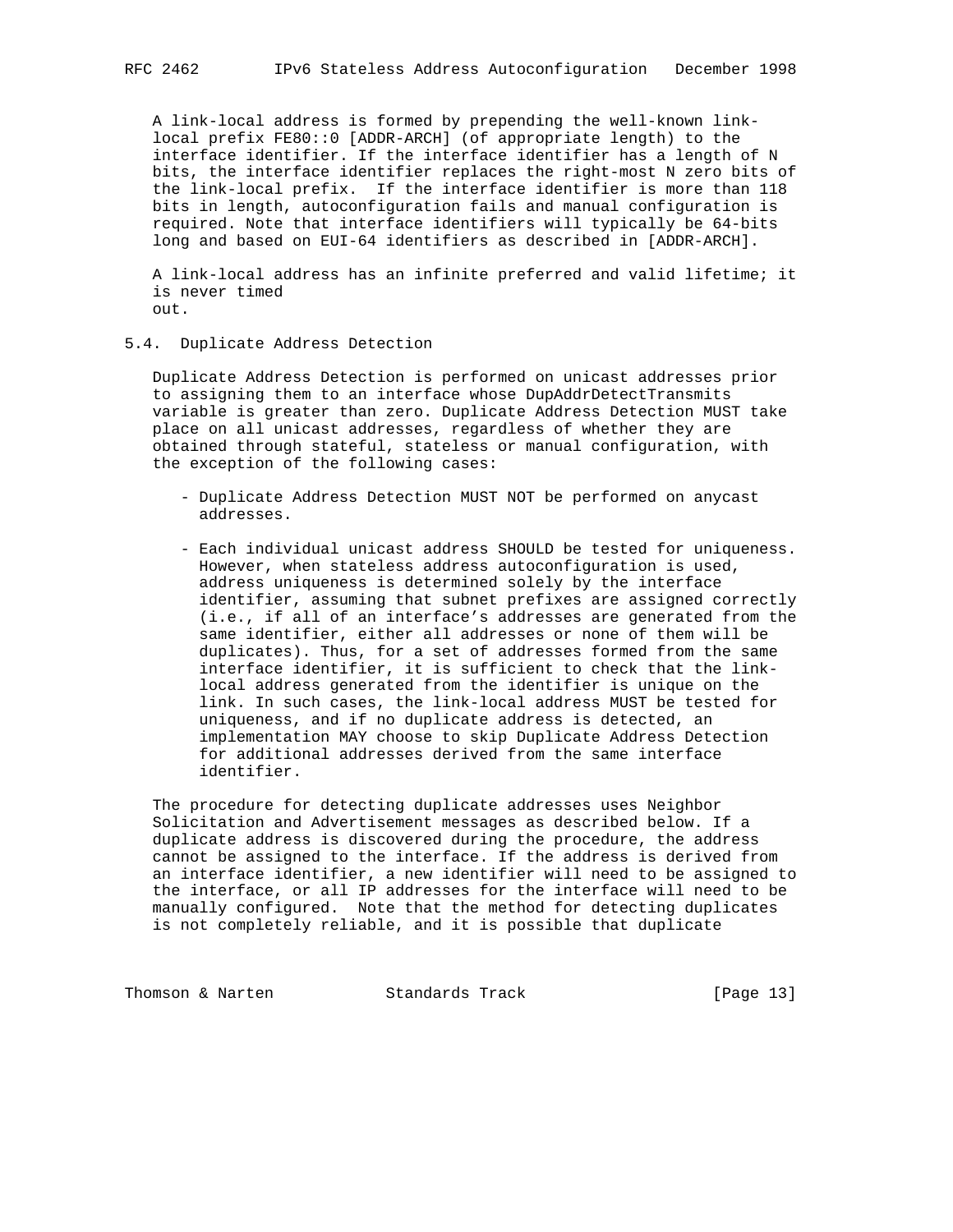addresses will still exist (e.g., if the link was partitioned while Duplicate Address Detection was performed).

 An address on which the duplicate Address Detection Procedure is applied is said to be tentative until the procedure has completed successfully. A tentative address is not considered "assigned to an interface" in the traditional sense. That is, the interface must accept Neighbor Solicitation and Advertisement messages containing the tentative address in the Target Address field, but processes such packets differently from those whose Target Address matches an address assigned to the interface. Other packets addressed to the tentative address should be silently discarded.

 It should also be noted that Duplicate Address Detection must be performed prior to assigning an address to an interface in order to prevent multiple nodes from using the same address simultaneously. If a node begins using an address in parallel with Duplicate Address Detection, and another node is already using the address, the node performing Duplicate Address Detection will erroneously process traffic intended for the other node, resulting in such possible negative consequences as the resetting of open TCP connections.

 The following subsections describe specific tests a node performs to verify an address's uniqueness. An address is considered unique if none of the tests indicate the presence of a duplicate address within RetransTimer milliseconds after having sent DupAddrDetectTransmits Neighbor Solicitations. Once an address is determined to be unique, it may be assigned to an interface.

## 5.4.1. Message Validation

 A node MUST silently discard any Neighbor Solicitation or Advertisement message that does not pass the validity checks specified in [DISCOVERY]. A solicitation that passes these validity checks is called a valid solicitation or valid advertisement.

#### 5.4.2. Sending Neighbor Solicitation Messages

 Before sending a Neighbor Solicitation, an interface MUST join the all-nodes multicast address and the solicited-node multicast address of the tentative address. The former insures that the node receives Neighbor Advertisements from other nodes already using the address; the latter insures that two nodes attempting to use the same address simultaneously detect each other's presence.

 To check an address, a node sends DupAddrDetectTransmits Neighbor Solicitations, each separated by RetransTimer milliseconds. The solicitation's Target Address is set to the address being checked,

Thomson & Narten Standards Track [Page 14]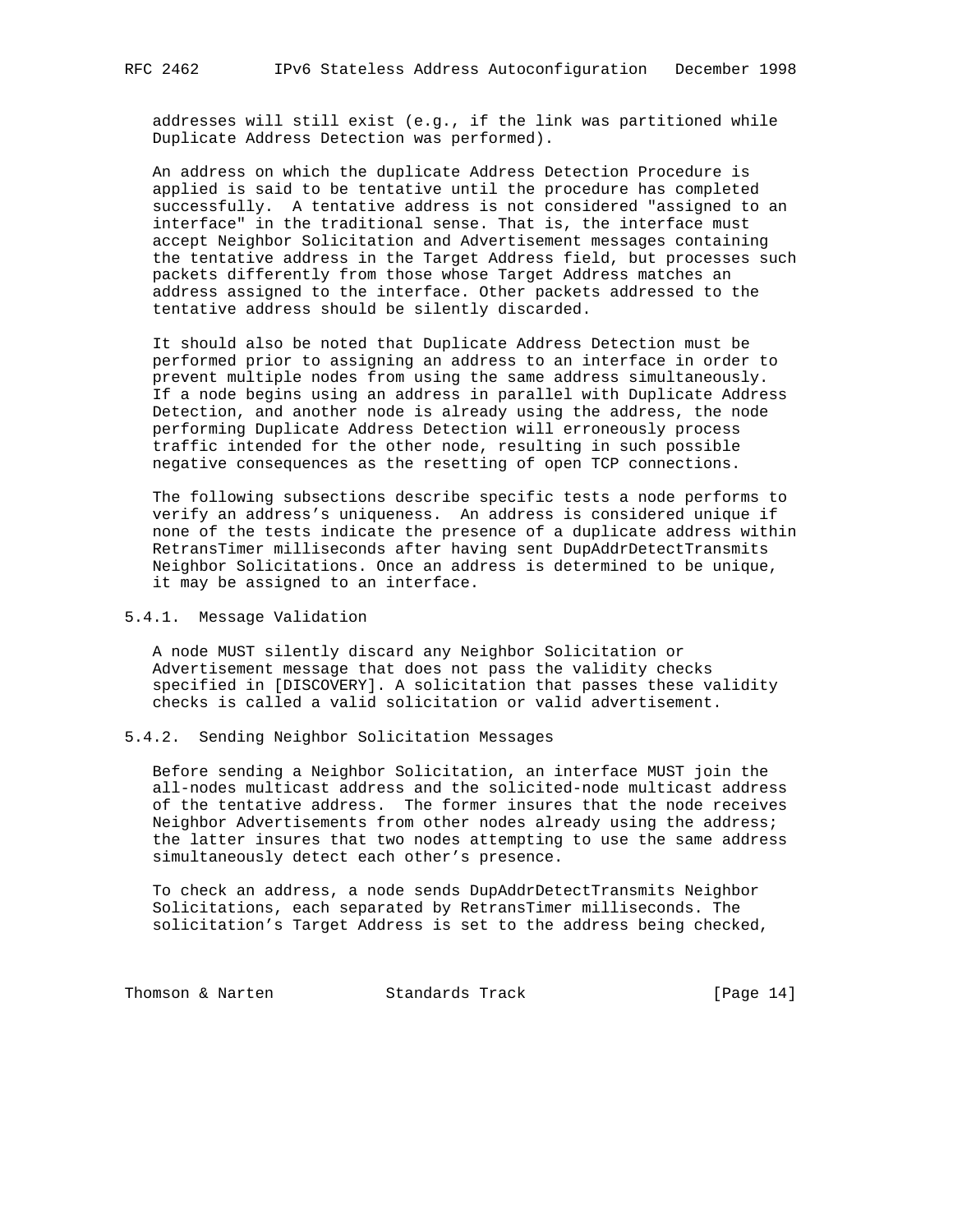the IP source is set to the unspecified address and the IP destination is set to the solicited-node multicast address of the target address.

 If the Neighbor Solicitation is the first message to be sent from an interface after interface (re)initialization, the node should delay sending the message by a random delay between 0 and MAX\_RTR\_SOLICITATION\_DELAY as specified in [DISCOVERY]. This serves to alleviate congestion when many nodes start up on the link at the same time, such as after a power failure, and may help to avoid race conditions when more than one node is trying to solicit for the same address at the same time. In order to improve the robustness of the Duplicate Address Detection algorithm, an interface MUST receive and process datagrams sent to the all-nodes multicast address or solicited-node multicast address of the tentative address while delaying transmission of the initial Neighbor Solicitation.

5.4.3. Receiving Neighbor Solicitation Messages

 On receipt of a valid Neighbor Solicitation message on an interface, node behavior depends on whether the target address is tentative or not. If the target address is not tentative (i.e., it is assigned to the receiving interface), the solicitation is processed as described in [DISCOVERY]. If the target address is tentative, and the source address is a unicast address, the solicitation's sender is performing address resolution on the target; the solicitation should be silently ignored. Otherwise, processing takes place as described below. In all cases, a node MUST NOT respond to a Neighbor Solicitation for a tentative address.

 If the source address of the Neighbor Solicitation is the unspecified address, the solicitation is from a node performing Duplicate Address Detection. If the solicitation is from another node, the tentative address is a duplicate and should not be used (by either node). If the solicitation is from the node itself (because the node loops back multicast packets), the solicitation does not indicate the presence of a duplicate address.

 Implementor's Note: many interfaces provide a way for upper layers to selectively enable and disable the looping back of multicast packets. The details of how such a facility is implemented may prevent Duplicate Address Detection from working correctly. See the Appendix for further discussion.

 The following tests identify conditions under which a tentative address is not unique:

Thomson & Narten Standards Track [Page 15]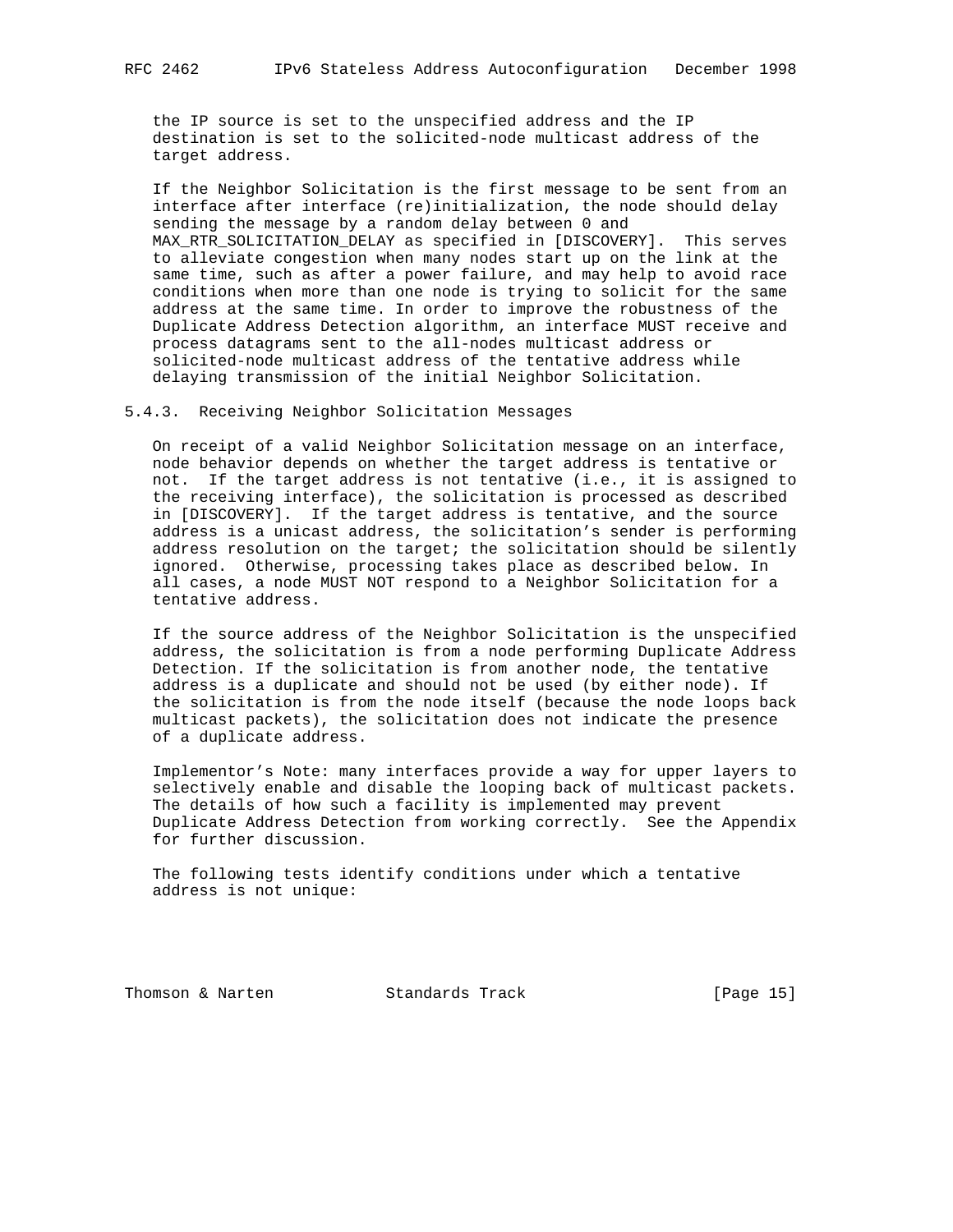- If a Neighbor Solicitation for a tentative address is received prior to having sent one, the tentative address is a duplicate. This condition occurs when two nodes run Duplicate Address Detection simultaneously, but transmit initial solicitations at different times (e.g., by selecting different random delay values before transmitting an initial solicitation).
- If the actual number of Neighbor Solicitations received exceeds the number expected based on the loopback semantics (e.g., the interface does not loopback packet, yet one or more solicitations was received), the tentative address is a duplicate. This condition occurs when two nodes run Duplicate Address Detection simultaneously and transmit solicitations at roughly the same time.
- 5.4.4. Receiving Neighbor Advertisement Messages

 On receipt of a valid Neighbor Advertisement message on an interface, node behavior depends on whether the target address is tentative or matches a unicast or anycast address assigned to the interface. If the target address is assigned to the receiving interface, the solicitation is processed as described in [DISCOVERY]. If the target address is tentative, the tentative address is not unique.

5.4.5. When Duplicate Address Detection Fails

 A tentative address that is determined to be a duplicate as described above, MUST NOT be assigned to an interface and the node SHOULD log a system management error. If the address is a link-local address formed from an interface identifier, the interface SHOULD be disabled.

5.5. Creation of Global and Site-Local Addresses

 Global and site-local addresses are formed by appending an interface identifier to a prefix of appropriate length. Prefixes are obtained from Prefix Information options contained in Router Advertisements. Creation of global and site-local addresses and configuration of other parameters as described in this section SHOULD be locally configurable. However, the processing described below MUST be enabled by default.

5.5.1. Soliciting Router Advertisements

 Router Advertisements are sent periodically to the all-nodes multicast address. To obtain an advertisement quickly, a host sends out Router Solicitations as described in [DISCOVERY].

Thomson & Narten Standards Track [Page 16]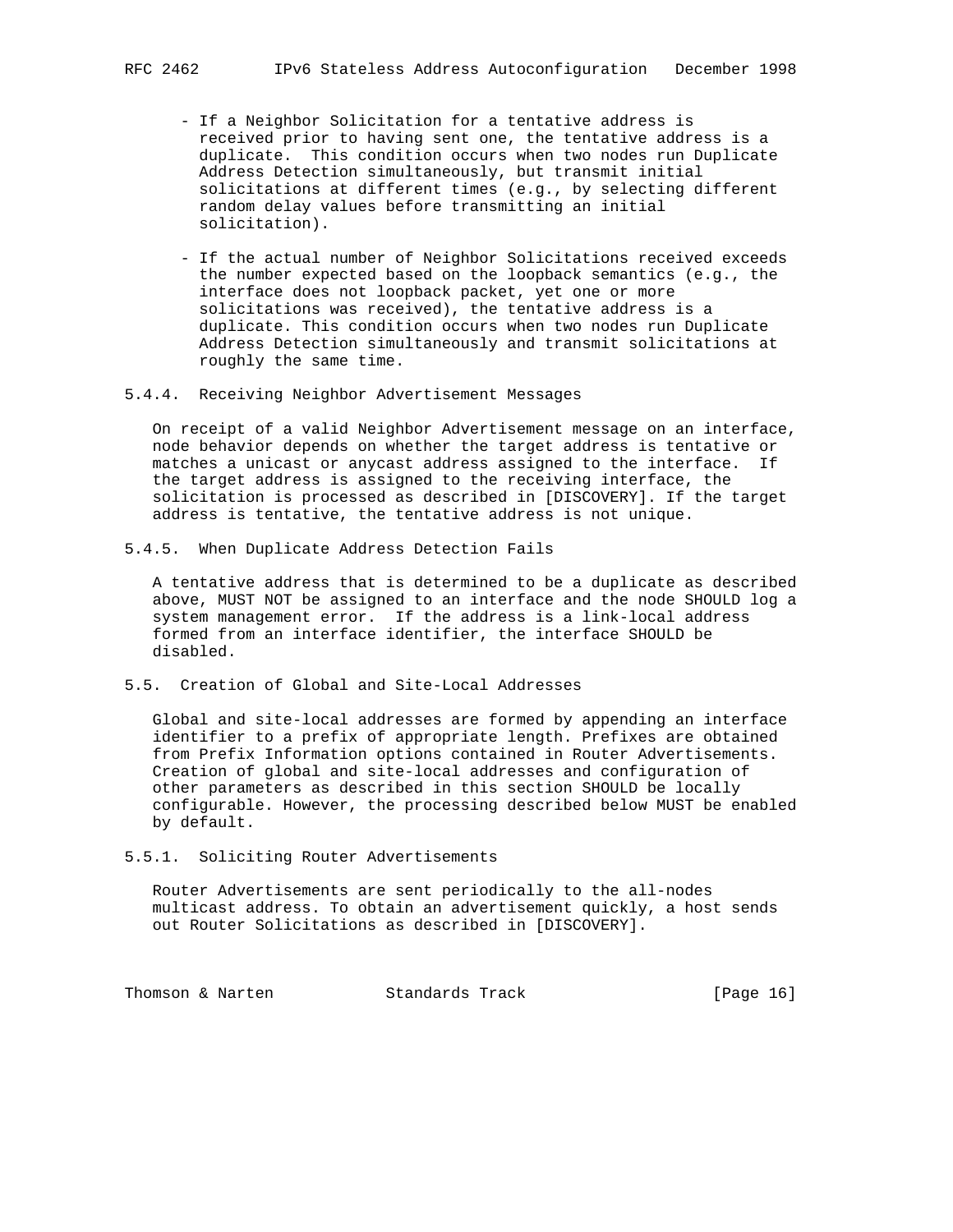#### 5.5.2. Absence of Router Advertisements

 If a link has no routers, a host MUST attempt to use stateful autoconfiguration to obtain addresses and other configuration information. An implementation MAY provide a way to disable the invocation of stateful autoconfiguration in this case, but the default SHOULD be enabled. From the perspective of autoconfiguration, a link has no routers if no Router Advertisements are received after having sent a small number of Router Solicitations as described in [DISCOVERY].

#### 5.5.3. Router Advertisement Processing

 On receipt of a valid Router Advertisement (as defined in [DISCOVERY]), a host copies the value of the advertisement's M bit into ManagedFlag. If the value of ManagedFlag changes from FALSE to TRUE, and the host is not already running the stateful address autoconfiguration protocol, the host should invoke the stateful address autoconfiguration protocol, requesting both address information and other information. If the value of the ManagedFlag changes from TRUE to FALSE, the host should continue running the stateful address autoconfiguration, i.e., the change in the value of the ManagedFlag has no effect. If the value of the flag stays unchanged, no special action takes place. In particular, a host MUST NOT reinvoke stateful address configuration if it is already participating in the stateful protocol as a result of an earlier advertisement.

 An advertisement's O flag field is processed in an analogous manner. A host copies the value of the O flag into OtherConfigFlag. If the value of OtherConfigFlag changes from FALSE to TRUE, the host should invoke the stateful autoconfiguration protocol, requesting information (excluding addresses if ManagedFlag is set to FALSE). If the value of the OtherConfigFlag changes from TRUE to FALSE, the host should continue running the stateful address autoconfiguration protocol, i.e., the change in the value of OtherConfigFlag has no effect. If the value of the flag stays unchanged, no special action takes place. In particular, a host MUST NOT reinvoke stateful configuration if it is already participating in the stateful protocol as a result of an earlier advertisement.

For each Prefix-Information option in the Router Advertisement:

 a) If the Autonomous flag is not set, silently ignore the Prefix Information option.

Thomson & Narten Standards Track [Page 17]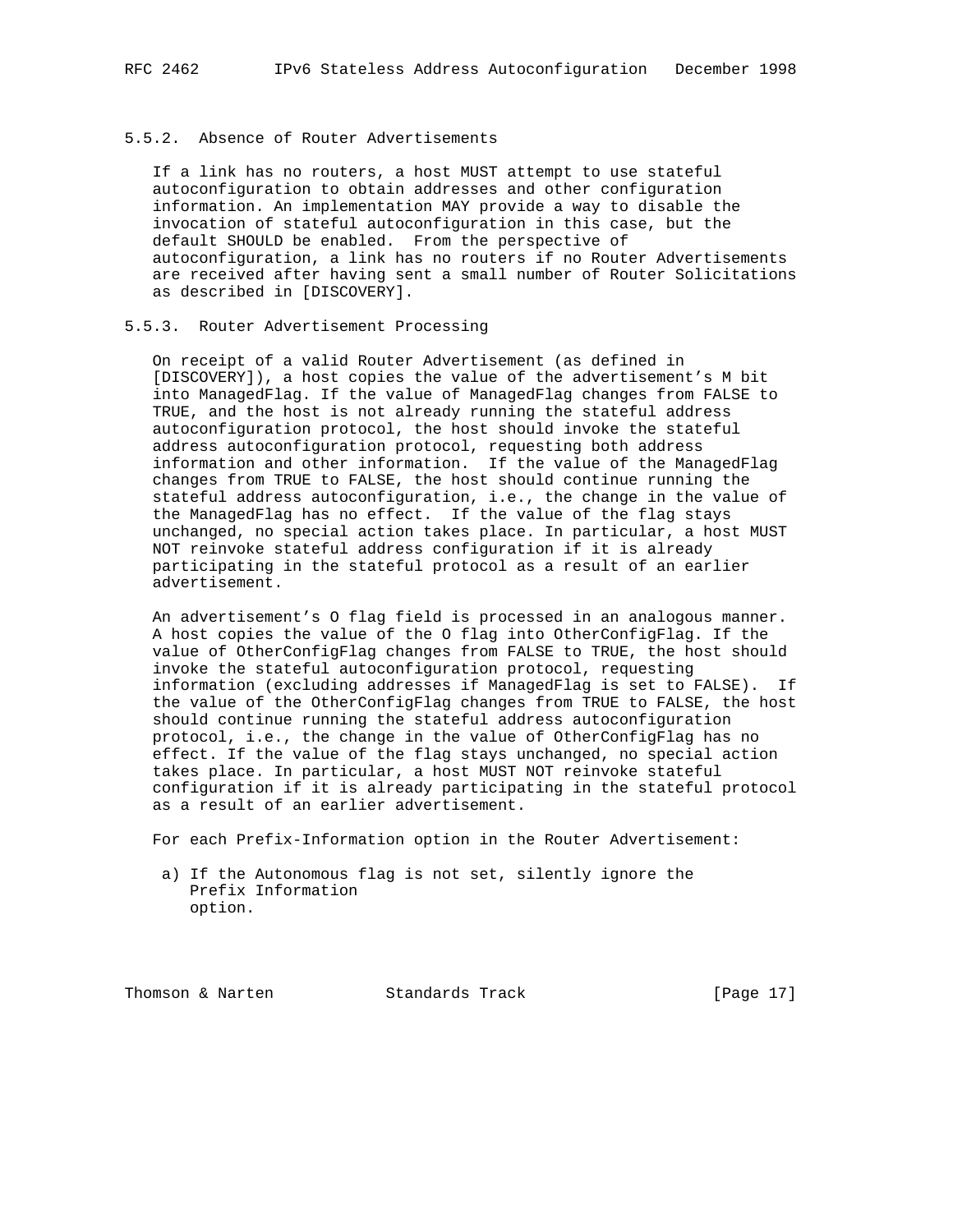- b) If the prefix is the link-local prefix, silently ignore the Prefix Information option.
- c) If the preferred lifetime is greater than the valid lifetime, silently ignore the Prefix Information option. A node MAY wish to log a system management error in this case.
- d) If the prefix advertised does not match the prefix of an address already in the list, and the Valid Lifetime is not 0, form an address (and add it to the list) by combining the advertised prefix with the link's interface identifier as follows:

| $128 - N$ bits | N bits               |
|----------------|----------------------|
| link prefix    | interface identifier |

 If the sum of the prefix length and interface identifier length does not equal 128 bits, the Prefix Information option MUST be ignored. An implementation MAY wish to log a system management error in this case. It is the responsibility of the system administrator to insure that the lengths of prefixes contained in Router Advertisements are consistent with the length of interface identifiers for that link type. Note that interface identifiers will typically be 64-bits long and based on EUI-64 identifiers as described in [ADDR-ARCH].

 If an address is formed successfully, the host adds it to the list of addresses assigned to the interface, initializing its preferred and valid lifetime values from the Prefix Information option.

- e) If the advertised prefix matches the prefix of an autoconfigured address (i.e., one obtained via stateless or stateful address autoconfiguration) in the list of addresses associated with the interface, the specific action to perform depends on the Valid Lifetime in the received advertisement and the Lifetime associated with the previously autoconfigured address (which we call StoredLifetime in the discussion that follows):
	- 1) If the received Lifetime is greater than 2 hours or greater than StoredLifetime, update the stored Lifetime of the corresponding address.
	- 2) If the StoredLifetime is less than or equal to 2 hours and the received Lifetime is less than or equal to StoredLifetime, ignore the prefix, unless the Router Advertisement from which

Thomson & Narten Standards Track [Page 18]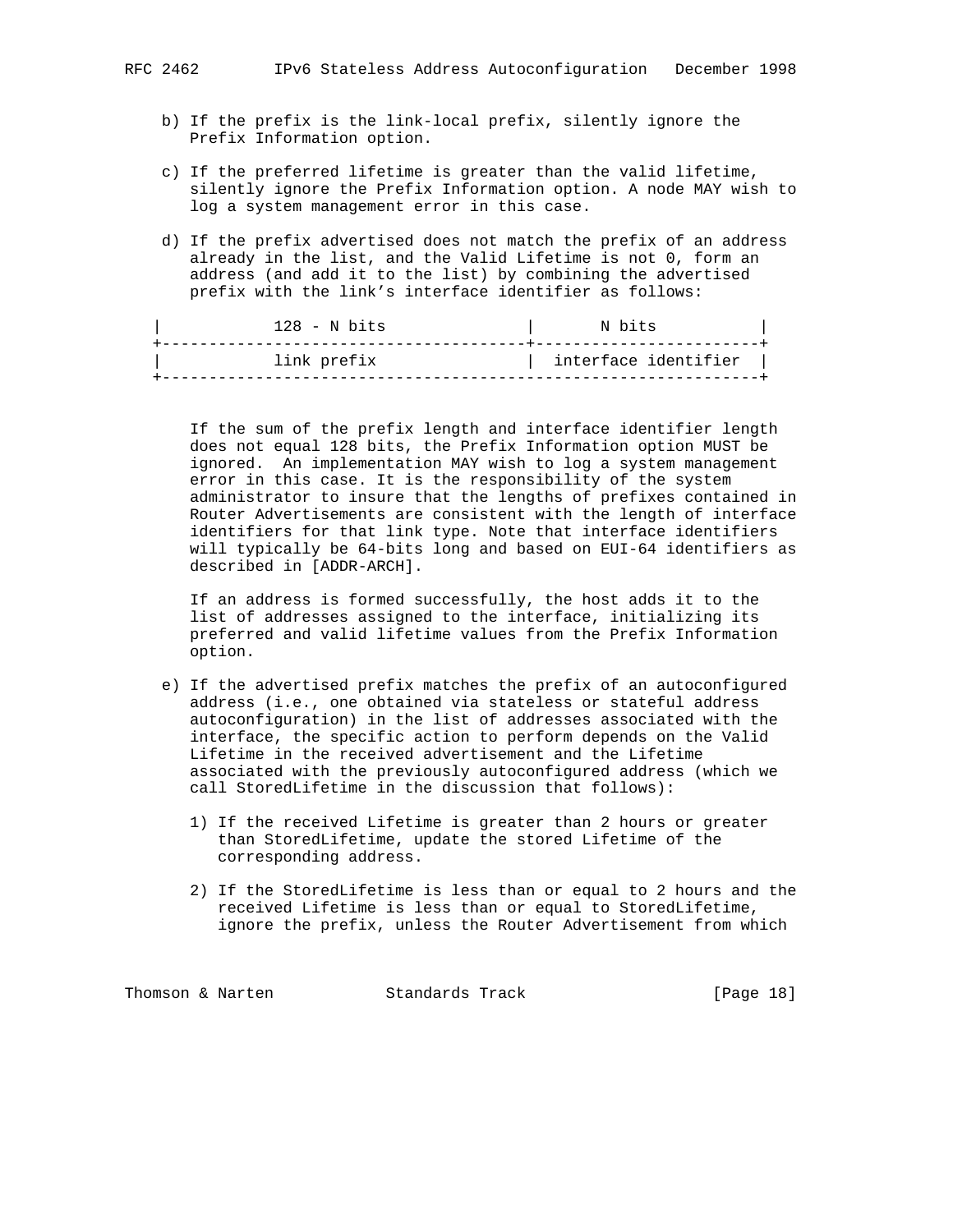this Prefix Information option was obtained has been authenticated (e.g., via IPSec [RFC2402]). If the Router Advertisment was authenticated, the StoredLifetime should be set to the Lifetime in the received option.

 3) Otherwise, reset the stored Lifetime in the corresponding address to two hours.

 The above rules address a specific denial of service attack in which a bogus advertisement could contain prefixes with very small Valid Lifetimes. Without the above rules, a single unauthenticated advertisement containing bogus Prefix Information options with short Lifetimes could cause all of a node's addresses to expire prematurely. The above rules insure that legitimate advertisements (which are sent periodically) will "cancel" the short lifetimes before they actually take effect.

# 5.5.4. Address Lifetime Expiry

 A preferred address becomes deprecated when its preferred lifetime expires. A deprecated address SHOULD continue to be used as a source address in existing communications, but SHOULD NOT be used in new communications if an alternate (non-deprecated) address is available and has sufficient scope. IP and higher layers (e.g., TCP, UDP) MUST continue to accept datagrams destined to a deprecated address since a deprecated address is still a valid address for the interface. An implementation MAY prevent any new communication from using a deprecated address, but system management MUST have the ability to disable such a facility, and the facility MUST be disabled by default.

 An address (and its association with an interface) becomes invalid when its valid lifetime expires. An invalid address MUST NOT be used as a source address in outgoing communications and MUST NOT be recognized as a destination on a receiving interface.

## 5.6. Configuration Consistency

 It is possible for hosts to obtain address information using both stateless and stateful protocols since both may be enabled at the same time. It is also possible that the values of other configuration parameters such as MTU size and hop limit will be learned from both Router Advertisements and the stateful autoconfiguration protocol. If the same configuration information is provided by multiple sources, the value of this information should be consistent. However, it is not considered a fatal error if information received from multiple sources is inconsistent. Hosts accept the union of all information received via the stateless and

Thomson & Narten Standards Track [Page 19]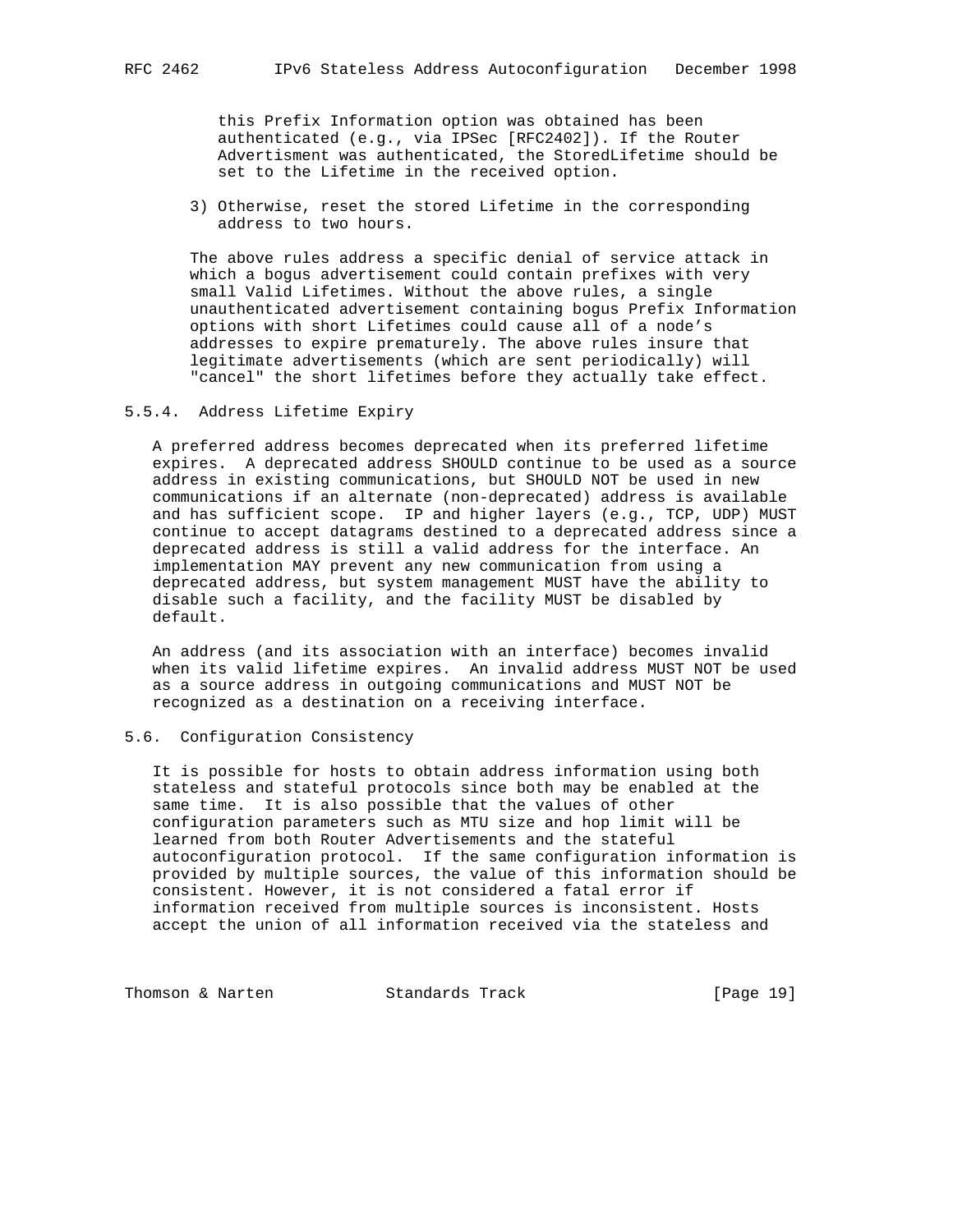stateful protocols. If inconsistent information is learned different sources, the most recently obtained values always have precedence over information learned earlier.

6. SECURITY CONSIDERATIONS

 Stateless address autoconfiguration allows a host to connect to a network, configure an address and start communicating with other nodes without ever registering or authenticating itself with the local site. Although this allows unauthorized users to connect to and use a network, the threat is inherently present in the Internet architecture. Any node with a physical attachment to a network can generate an address (using a variety of ad hoc techniques) that provides connectivity.

 The use of Duplicate Address Detection opens up the possibility of denial of service attacks. Any node can respond to Neighbor Solicitations for a tentative address, causing the other node to reject the address as a duplicate. This attack is similar to other attacks involving the spoofing of Neighbor Discovery messages and can be addressed by requiring that Neighbor Discovery packets be authenticated [RFC2402].

- 7. References
	- [RFC2402] Kent, S. and R. Atkinson, "IP Authentication Header", RFC 2402, November 1998.
	- [IPv6-ETHER] Crawford, M., "A Method for the Transmission of IPv6 Packets over Ethernet Networks", RFC 2464, December 1998.
	- [KEYWORDS] Bradner, S., "Key words for use in RFCs to Indicate Requirement Levels", BCP 14, RFC 2119, March 1997.
	- [RFC1112] Deering, S., "Host Extensions for IP Multicasting", STD 5, RFC 1112, August 1989.
	- [ADDR-ARCH] Hinden, R. and S. Deering, "Internet Protocol Version (IPv6) Addressing Architecture", RFC 2373, July 1998
	- [DHCPv6] Bound, J. and C. Perkins, "Dynamic Host Configuration Protocol for IPv6 (DHCPv6)", Work in Progress.

Thomson & Narten Standards Track [Page 20]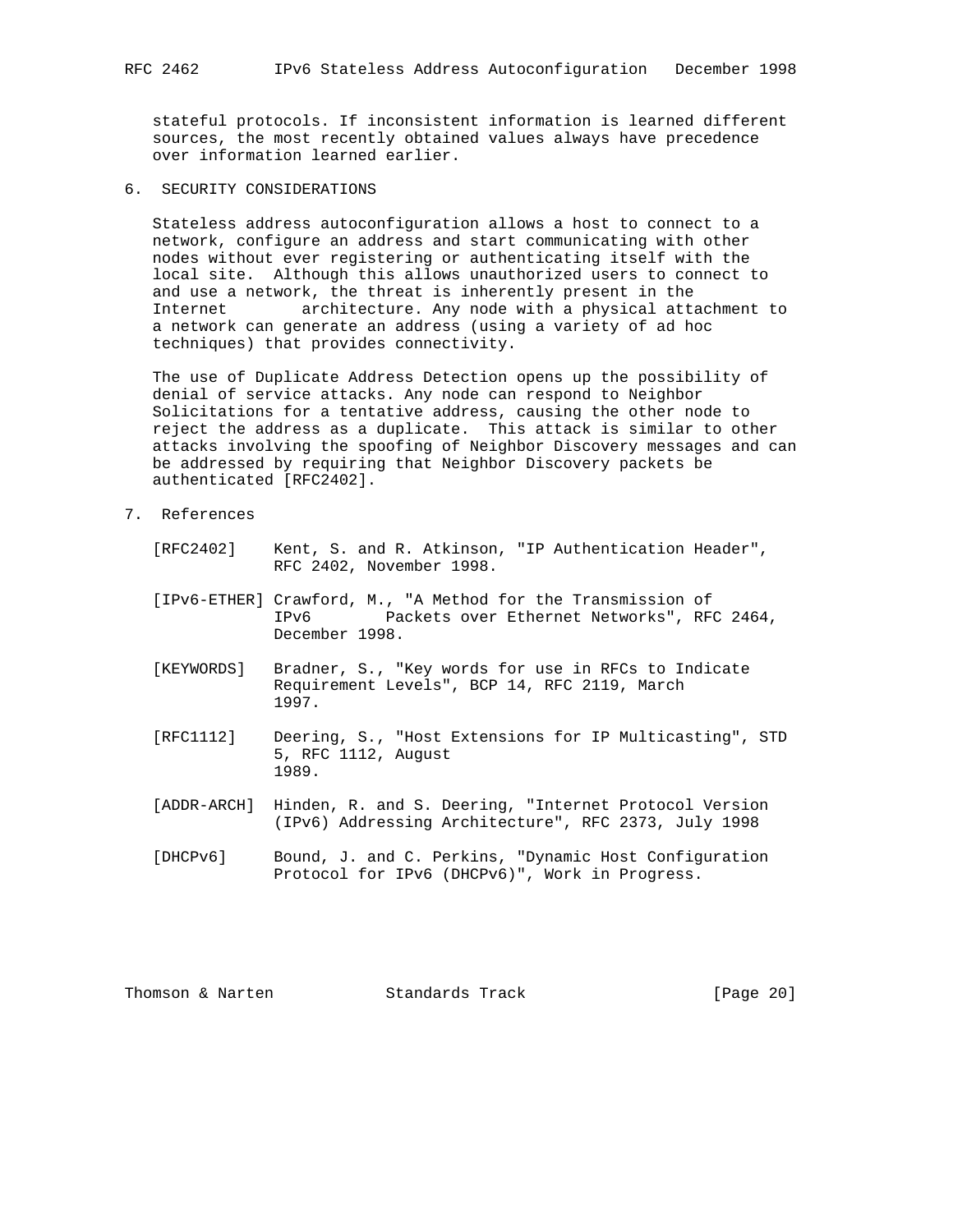[DISCOVERY] Narten, T., Nordmark, E. and W. Simpson, "Neighbor Discovery for IP Version 6 (IPv6)", RFC 2461, December 1998.

8. Acknowledgements

 The authors would like to thank the members of both the IPNG and ADDRCONF working groups for their input. In particular, thanks to Jim Bound, Steve Deering, Richard Draves, and Erik Nordmark. Thanks also goes to John Gilmore for alerting the WG of the "0 Lifetime Prefix Advertisement" denial of service attack vulnerability; this document incorporates changes that address this vulnerability.

AUTHORS' ADDRESSES

 Susan Thomson Bellcore 445 South Street Morristown, NJ 07960 USA

 Phone: +1 201-829-4514 EMail: set@thumper.bellcore.com

 Thomas Narten IBM Corporation P.O. Box 12195 Research Triangle Park, NC 27709-2195 USA

 Phone: +1 919 254 7798 EMail: narten@raleigh.ibm.com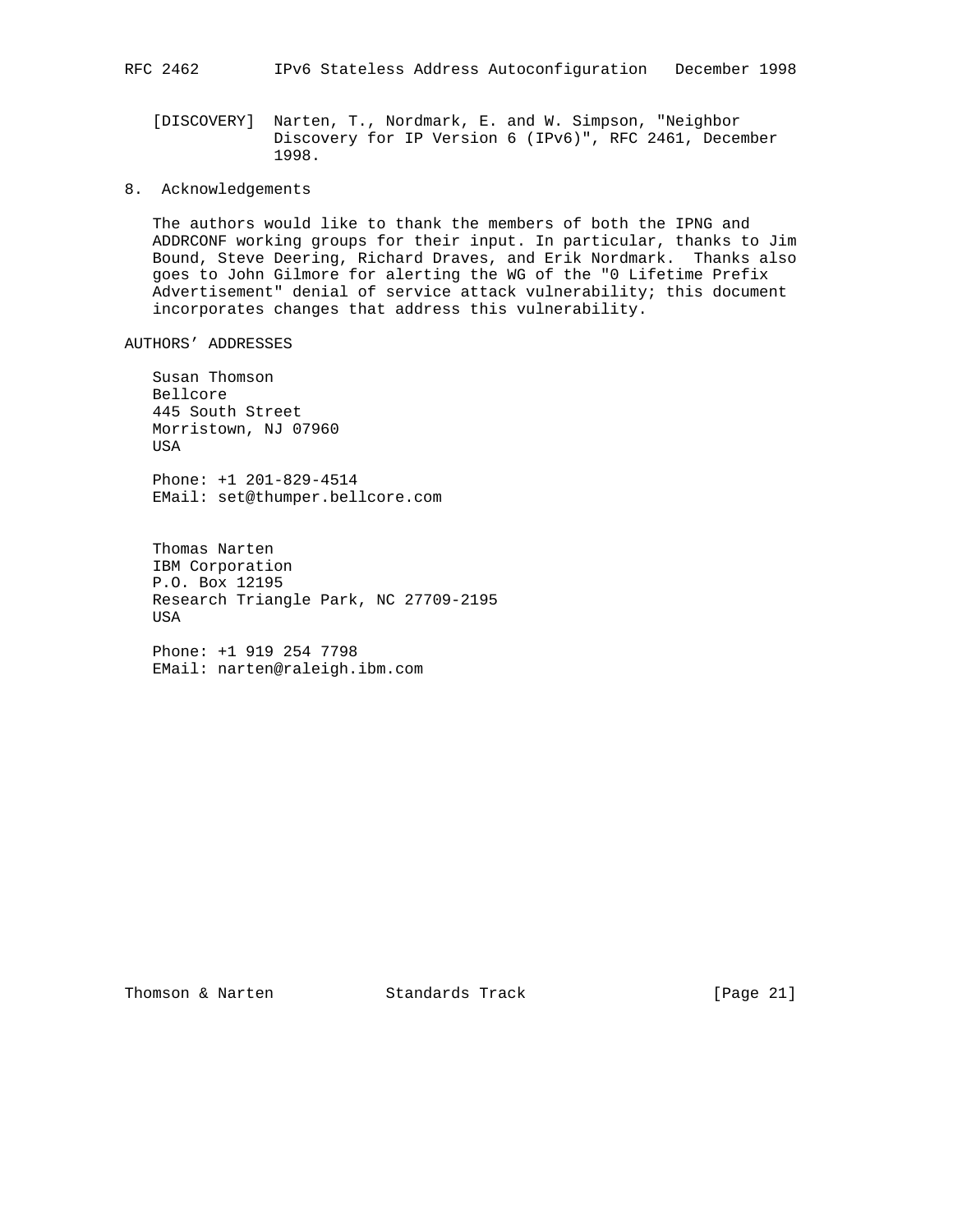## 9. APPENDIX A: LOOPBACK SUPPRESSION & DUPLICATE ADDRESS DETECTION

 Determining whether a received multicast solicitation was looped back to the sender or actually came from another node is implementation dependent. A problematic case occurs when two interfaces attached to the same link happen to have the same identifier and link-layer address, and they both send out packets with identical contents at roughly the same time (e.g., Neighbor Solicitations for a tentative address as part of Duplicate Address Detection messages). Although a receiver will receive both packets, it cannot determine which packet was looped back and which packet came from the other node by simply comparing packet contents (i.e., the contents are identical). In this particular case, it is not necessary to know precisely which packet was looped back and which was sent by another node; if one receives more solicitations than were sent, the tentative address is a duplicate. However, the situation may not always be this straightforward.

 The IPv4 multicast specification [RFC1112] recommends that the service interface provide a way for an upper-layer protocol to inhibit local delivery of packets sent to a multicast group that the sending host is a member of. Some applications know that there will be no other group members on the same host, and suppressing loopback prevents them from having to receive (and discard) the packets they themselves send out. A straightforward way to implement this facility is to disable loopback at the hardware level (if supported by the hardware), with packets looped back (if requested) by software. On interfaces in which the hardware itself suppresses loopbacks, a node running Duplicate Address Detection simply counts the number of Neighbor Solicitations received for a tentative address and compares them with the number expected. If there is a mismatch, the tentative address is a duplicate.

 In those cases where the hardware cannot suppress loopbacks, however, one possible software heuristic to filter out unwanted loopbacks is to discard any received packet whose link-layer source address is the same as the receiving interface's. Unfortunately, use of that criteria also results in the discarding of all packets sent by another node using the same link-layer address. Duplicate Address Detection will fail on interfaces that filter received packets in this manner:

 o If a node performing Duplicate Address Detection discards received packets having the same source link-layer address as the receiving interface, it will also discard packets from other nodes also using the same link-layer address, including Neighbor Advertisement and Neighbor Solicitation messages required to make Duplicate Address Detection work correctly. This

Thomson & Narten Standards Track [Page 22]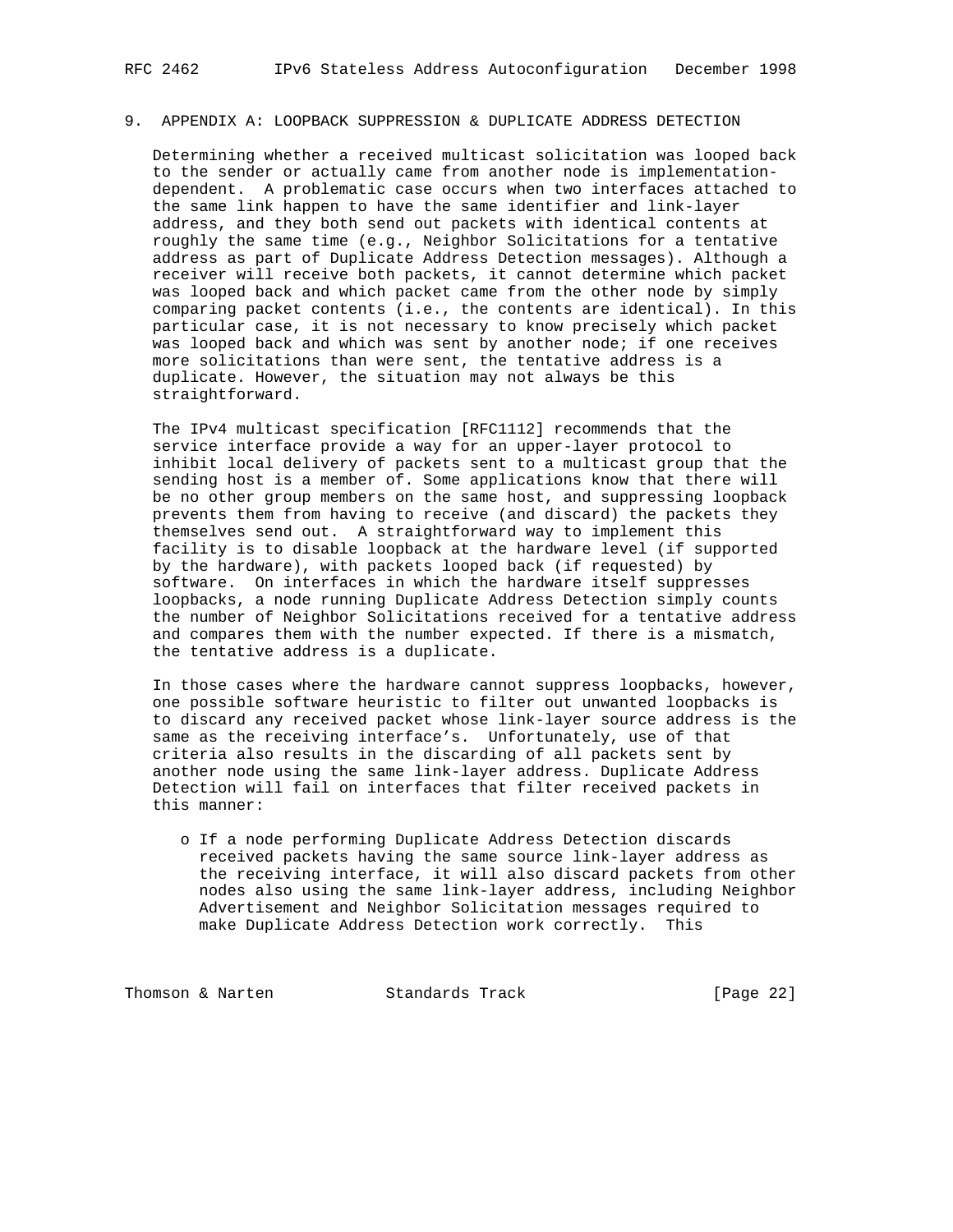particular problem can be avoided by temporarily disabling the software suppression of loopbacks while a node performs Duplicate Address Detection.

 o If a node that is already using a particular IP address discards received packets having the same link-layer source address as the interface, it will also discard Duplicate Address Detection-related Neighbor Solicitation messages sent by another node also using the same link-layer address. Consequently, Duplicate Address Detection will fail, and the other node will configure a non-unique address. Since it is generally impossible to know when another node is performing Duplicate Address Detection, this scenario can be avoided only if software suppression of loopback is permanently disabled.

 Thus, to perform Duplicate Address Detection correctly in the case where two interfaces are using the same link-layer address, an implementation must have a good understanding of the interface's multicast loopback semantics, and the interface cannot discard received packets simply because the source link-layer address is the same as the interfaces.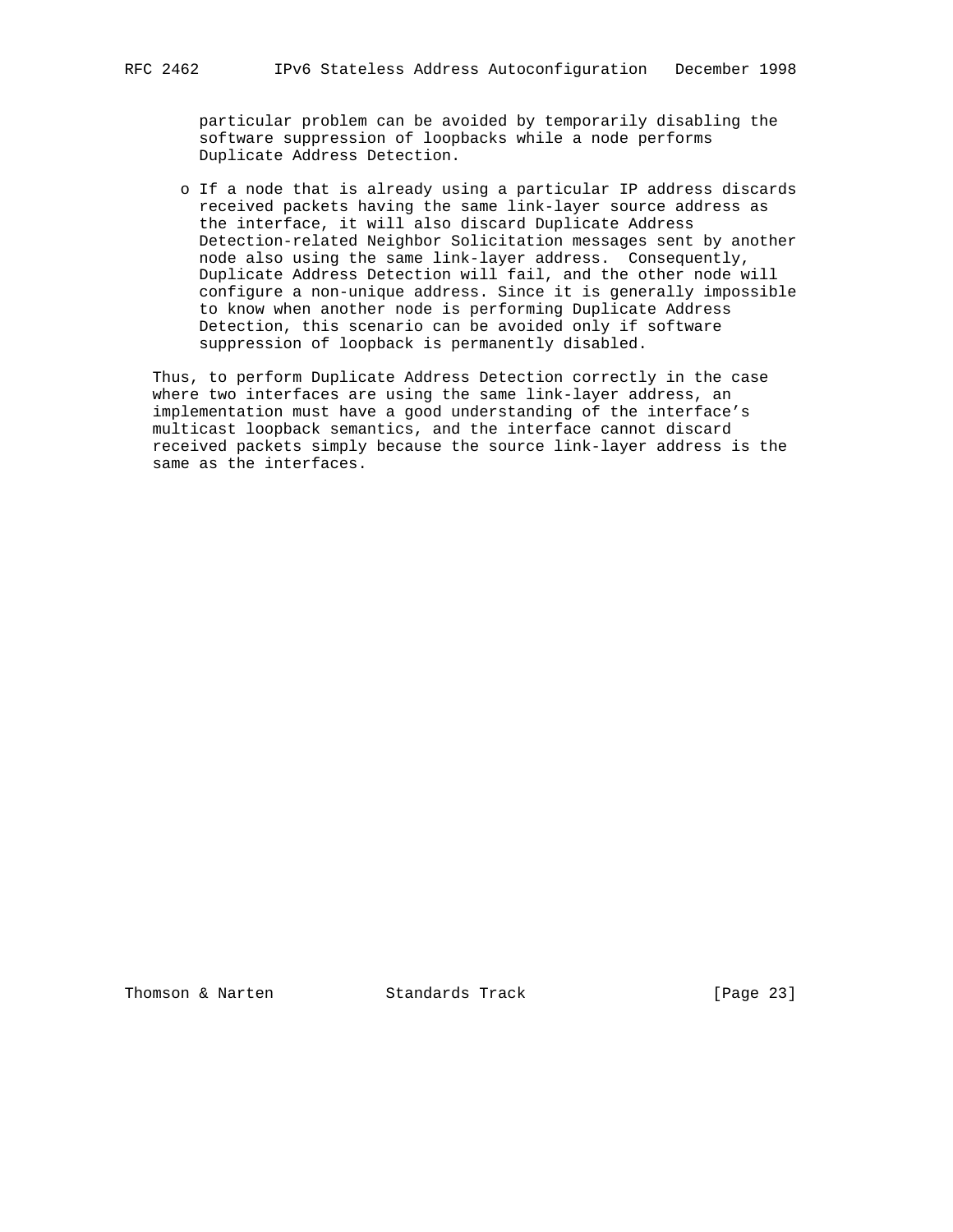## 10. APPENDIX B: CHANGES SINCE RFC 1971

- o Changed document to use term "interface identifier" rather than "interface token" for consistency with other IPv6 documents.
- o Clarified definition of deprecated address to make clear it is OK to continue sending to or from deprecated addresses.
- o Reworded section 5.4 for clarity (no substantive change).
- o Added rules to Section 5.5.3 Router Advertisement processing to address potential denial-of-service attack when prefixes are advertised with very short Lifetimes.
- o Clarified wording in Section 5.5.4 to make clear that all upper layer protocols must process (i.e., send and receive) packets sent to deprecated addresses.